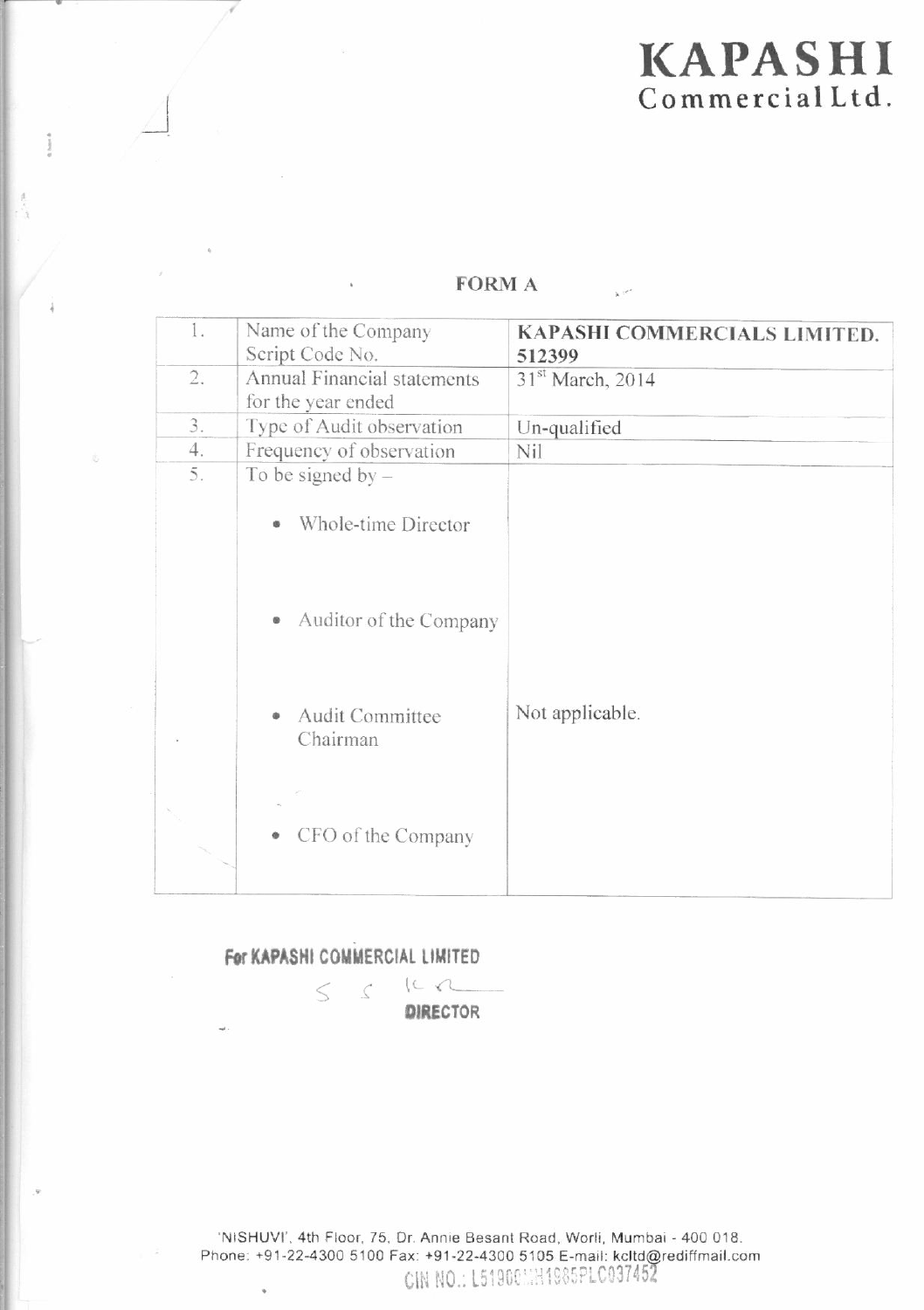#### Board of Directors

S. S. Kapashi I. S. Kapashi P. S. Kapashi N. I. Kapashi M. P. Shah A. V. Vora

### Registered Office:

'Nishuvi', 4th Floor, 75 Dr. Annie Besant Road, Worli, Mumbai 400018. CIN: L51900MH1985PLC037452 Phone: 43005100 Fax: 43005105 Website: www.kapashicommercial.com Email: kcltd@rediffmail.com

### Auditors:

D. V. Vora & Co.

Bankers:

Oriental Bank of Commerce Axis Bank Ltd.

Registrar & Transfer Agents:

Purva Sharegistry (India) Pvt. Ltd., 9, Shiv Shakti Industrial Estate, J. R. Boricha Marg, Opp. Kasturba Hospital, Lower Parel (East), Mumbai – 400 011. Phone: 23018261 / 23016761 Fax: 23012517 Email: busicomp@vsnl.com, purvashr@mtnl.net.in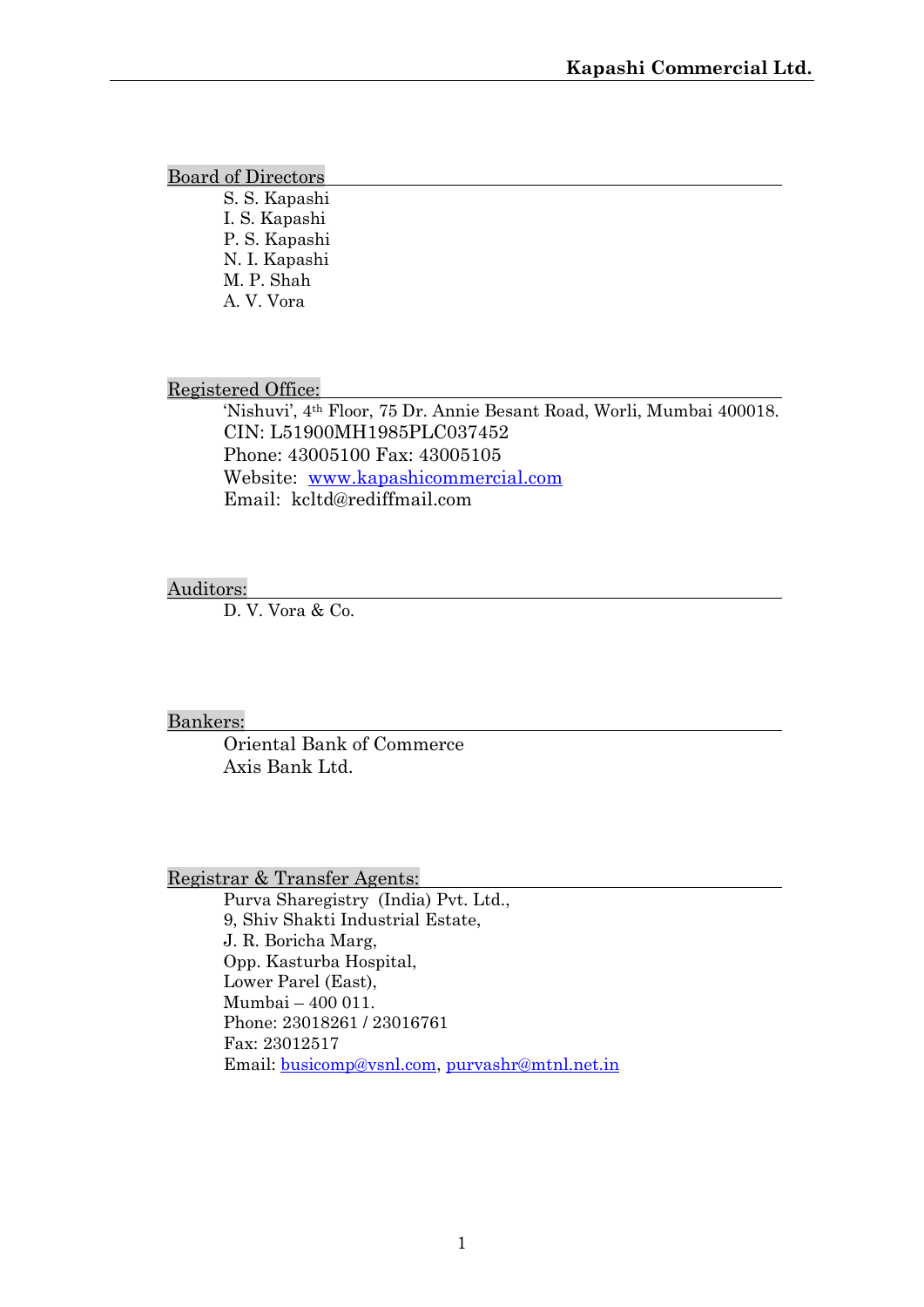# **NOTICE**

**NOTICE** is hereby given that the Twenty-Ninth Annual General Meeting of the Members of KAPASHI COMMERCIAL LIMITED will be held on Wednesday, 24th day of September, 2014 at 11.00 a.m. at the Registered Office of the Company at `NISHUVI', 4th Floor, 75, Dr. Annie Besant Road, Worli, Mumbai – 400 018, to transact the following business:

#### **ORDINARY BUSINESS :**

- 1. To receive, consider and adopt the Balance Sheet as at 31st March, 2014, Profit and Loss Account for the year ended on that date and the Reports of the Board of Directors and Auditors thereon.
- 2. To appoint a Director in place of Mr. Paresh Sevantilal Kapashi, who retires by rotation and being eligible offers himself for re-appointment.
- 3. To appoint a Director in place of Mr. Sevantilal Shantilal Kapashi, who retires by rotation and being eligible offers himself for re-appointment.
	- 4. To consider and, if thought fit to pass, with or without modification, the following resolution as an Ordinay Resolution:

"RESOLVED THAT Messrs. D. V. Vora & Co., Chartered Accountants, Mumbai (Registration No. 111624W) be and are hereby appointed as auditors of the Company to hold office from the conclusion of this meeting until the conclusion of the next Annual General Meeting of the Company at a remuneration to be decided by the Board of Directors of the Company."

#### **SPECIAL BUSINESS:**

5. To appoint Mr. Mahasukhlal Popatlal Shah. (DIN:00073676) as an Independent Director and in this regard to consider and, if thought fit, to pass, with or without modification the following resolution as an Ordinary Resolution:

"**RESOLVED THAT** pursuant to the provisions of Sections 149, 152 read with Schedule IV and all other applicable provisions of the Companies Act, 2013 and the Companies (Appointment and Qualification of Directors) Rules, 2014 (including any statutory modification(s) or re-enactment thereof for the time being in force) and Clause 49 of the Listing Agreement, Mr. Mahasukhlal Popatlal Shah, who was appointed as an Independent Director pursuant to the provisions of Listing Agreement, be and is hereby appointed as an Independent Director of the Company to hold office for 5 (five) consecutive years for a term up to March 31, 2019."

6. To appoint Mr. Atul Vrajlal Vora. (DIN:00073693) as an Independent Director and in this regard to consider and, if thought fit, to pass, with or without modification the following resolution as an Ordinary Resolution:

"**RESOLVED THAT** pursuant to the provisions of Sections 149, 152 read with Schedule IV and all other applicable provisions of the Companies Act, 2013 and the Companies (Appointment and Qualification of Directors) Rules, 2014 (including any statutory modification(s) or re-enactment thereof for the time being in force) and Clause 49 of the Listing Agreement, Mr. Atul Vrajlal Vora. (DIN:00073693), who was appointed as an Independent Director pursuant to the provisions of Listing Agreement, be and is hereby appointed as an Independent Director of the Company to hold office for 5 (five) consecutive years for a term up to March 31, 2019."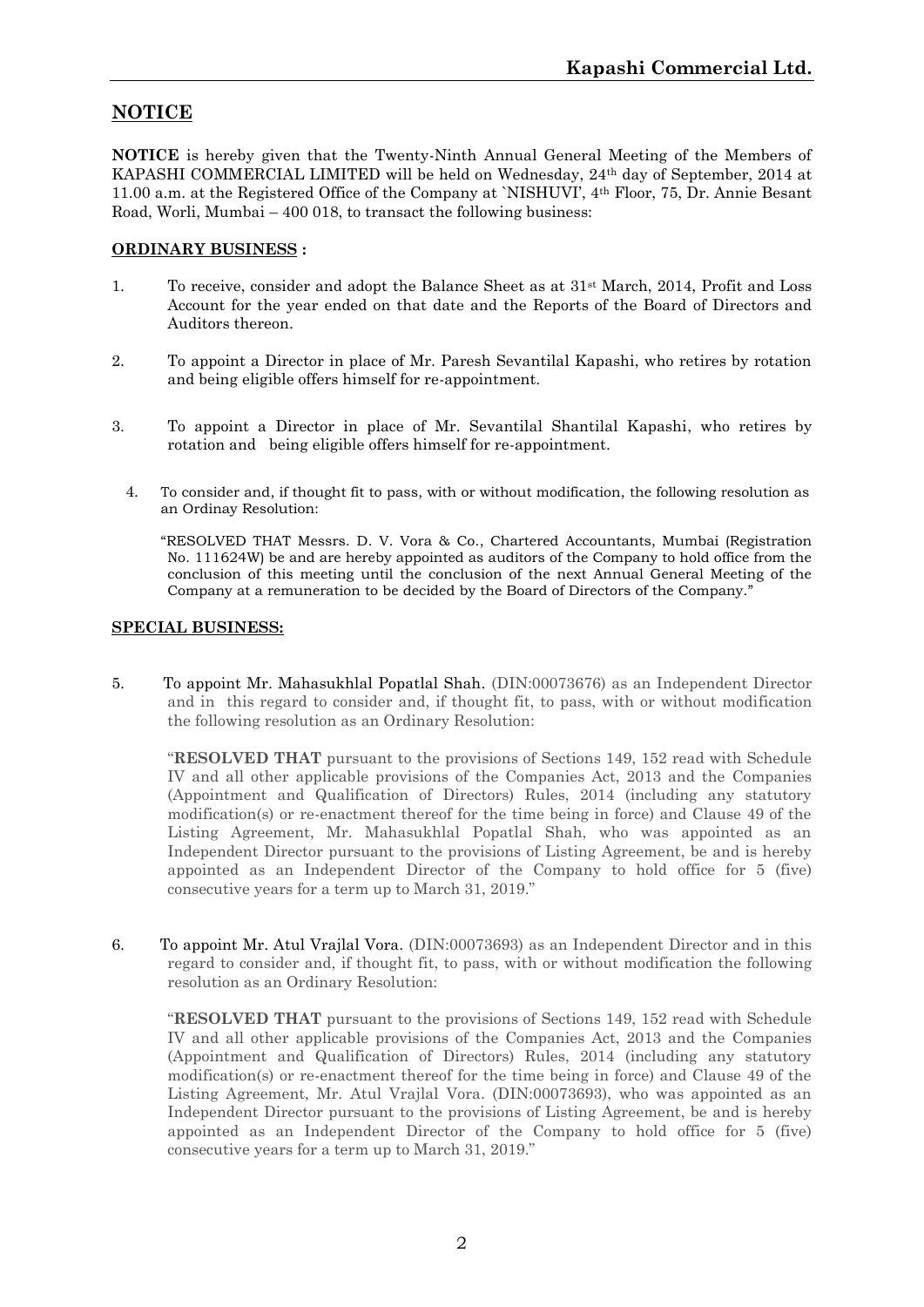7. To re-appoint Mr. Sevantilal S. Kapashi (DIN: 00008435) as Whole-Time Director and in this regard to consider and if thought fit to pass, with or without modification the following resolution as a Special Resolution:

"RESOLVED THAT in accordance with the provisions of Sections 196, 197 and 203 read with Schedule V and all other applicable provisions of Companies Act, 2013 and the Companies Act, 2013 and the Companies (Appointment and Remuneration of Managerial Personnel) Rules, 2014 (including any statutory modification(s) or re-enactment thereof, for the time being in force) approval of the Company be and is hereby accorded to re appointment of Mr. Sevantilal S. Kapashi (DIN: 00008435) as Whole-Time Director of the Company, for a period of 5 (Five) years with effect from 1st September, 2014 on the terms and conditions including remuneration as set out in the statement annexed to the Notice convening this meeting, with the liberty to the Board of directors (herein after referred to as `Board' which term shall be deemed to include the Human Resource, Nomination and Remuneration Committee of the Board) to alter and vary terms and conditions of the said re-appointment and/or remuneration as it may deem fit and as may be acceptable to Mr. Sevantilal S. Kapashi, subject to the same not exceeding the limits specified in Schedule V to the Companies Act, 2013 or any statutory modification(s) or enactment thereof.

RESOLVED FURTHER THAT the Board be and is hereby authorised to do all acts and take all such steps as may be necessary, proper or expedient to give effect to this resolution."

8. To re-appoint Mr. Indukumar S. Kapashi (DIN: 00008413) as Whole-Time Director and in this regard to consider and if thought fit to pass, with or without modification the following resolution as a Special Resolution:

"RESOLVED THAT in accordance with the provisions of Sections 196, 197 and 203 read with Schedule V and all other applicable provisions of Companies Act, 2013 and the Companies Act, 2013 and the Companies (Appointment and Remuneration of Managerial Personnel) Rules, 2014 (including any statutory modification(s) or re-enactment thereof, for the time being in force) approval of the Company be and is hereby accorded to re appointment of Mr. Indukumar S. Kapashi (DIN: 00008413) as Whole-Time Director of the Company, for a period of 5 (Five) years with effect from 1st September, 2014 on the terms and conditions including remuneration as set out in the statement annexed to the Notice convening this meeting, with the liberty to the Board of directors (herein after referred to as `Board' which term shall be deemed to include the Human Resource, Nomination and Remuneration Committee of the Board) to alter and vary terms and conditions of the said re-appointment and/or remuneration as it may deem fit and as may be acceptable to Mr. Indukumar S. Kapashi, subject to the same not exceeding the limits specified in Schedule V to the Companies Act, 2013 or any statutory modification(s) or enactment thereof.

RESOLVED FURTHER THAT the Board be and is hereby authorised to do all acts and take all such steps as may be necessary, proper or expedient to give effect to this resolution."

#### **By Order of the Board of Directors**

**Place: Mumbai (S. S. KAPASHI) Dated: 28th May, 2014 CHAIRMAN. Regd. Office: DIN: 00008435** `NISHUVI', 4th Floor, 75, Dr. Annie Besant Road, Worli, Mumbai – 400 018.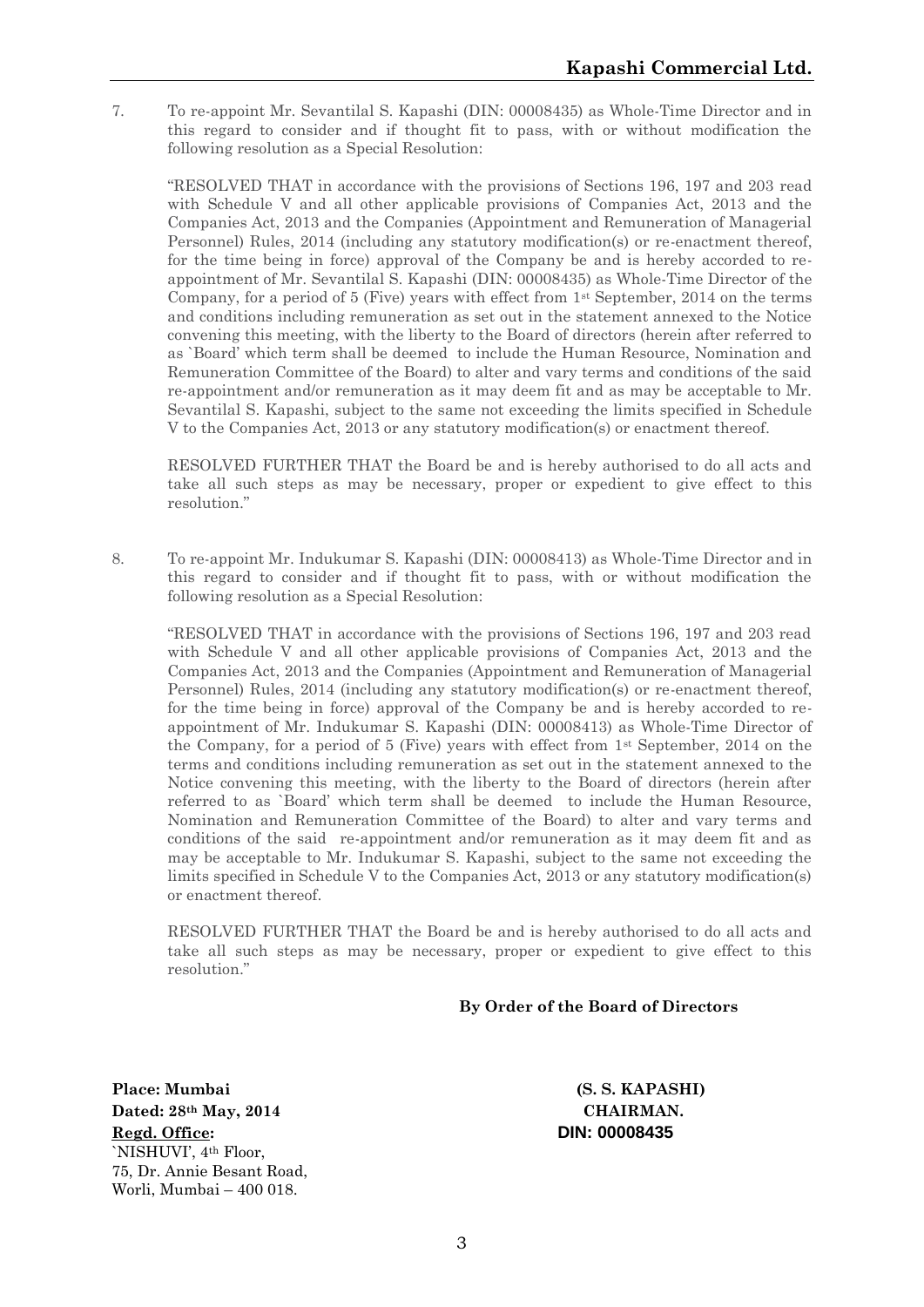#### **NOTES:**

- 1. A member entitled to attend and vote is entitled to appoint a proxy to attend and vote instead of himself / herself and the proxy need not be a Member of the Company. A proxy in order to be effective must be deposited at the registered office of the Company not less than 48 hours before the meeting. A person can act as a proxy on behalf of members not exceeding fifty and holding in the aggregate not more than ten percent of the total share capital of the Company carrying voting rights. A member holding more than ten percent of the total share capital of the Company carrying voting rights may appoint a single person as proxy and such person shall not act as a proxy for any other person or shareholder.
- 2. The Register of Members and the Transfer Books of the Company will remain closed from Tuesday, 16th day of September, 2014 to Wednesday, 24th day of September, 2014 (both days inclusive).
- 3. The Details of the Directors seeking re-appointment and appointment at the forthcoming Annual General Meeting as stipulated under Clause 49 of the Listing Agreement with the Stock Exchanges are also annexed.
- 4. Members are requested to bring their copies of the Annual Report to the Meeting.
- 5. Members or their proxies, as the case may be, are further requested to fill in the enclosed attendance slip and deposit the same at the time of attending the Annual General Meeting.
- 6. Members are requested to:
	- (i) Quote their registered folio number in all correspondence with the Company.
	- (ii) Notify the Company immediately of change if any, in their registered address.
- 7. Explanatory Statement pursuant to Section 102 of the Companies Act, 2013 in respect of the Special Business to be transacted at the meeting as set out above is annexed hereto and forms part of the Notice.

#### 8. **GREEN INITIATIVE IN CORPORATE GOVENRNANCE- Electronic mode of documents.**

The Ministry of Corporate Affairs ("MCA") has taken a "Green Initiative in the Corporate Governance" by allowing paperless compliances by companies. The Companies Act, 2013 read with The Companies Act (Management and Administration) Rules, 2014 and Listing Agreement permits circulation of financial statement, notice, etc. to shareholders in electronic mode.

Keeping in view of the above objective the Company proposes treating the e-mail addresses available in the records of Depository Participant/the Company/the Registrars for sending the notice calling the Annual General Meeting and Annual Report containing its Balance Sheet, Statement of Profit and Loss and Directors' Report, etc. and other communication in electronic form.

In this regard we seek your whole hearted support for this initiative. We would request you to register your e-mail ID with your depositories or register the same with Registrars or email us at kcltd@rediffmail.com

As and when there is change in your email address, you are requested to update the same with your Depository Participant.

#### 9. **Voting through electronic means**

In Compliance with the provisions of Section 108 of the Companies Act, 2013 and Rule 20 of the Companies (Management and Administration) Rules, 2014 and Clause 35B of Listing Agreement, the Company is pleased to provide members facility to exercise their right to vote at the 29th Annual General Meeting (AGM) by electronic means and the items of business as detailed in this Notice may be transacted through e-voting services provided by the National Securities Depository Limited (NSDL). e-voting detailed instructions form is attached.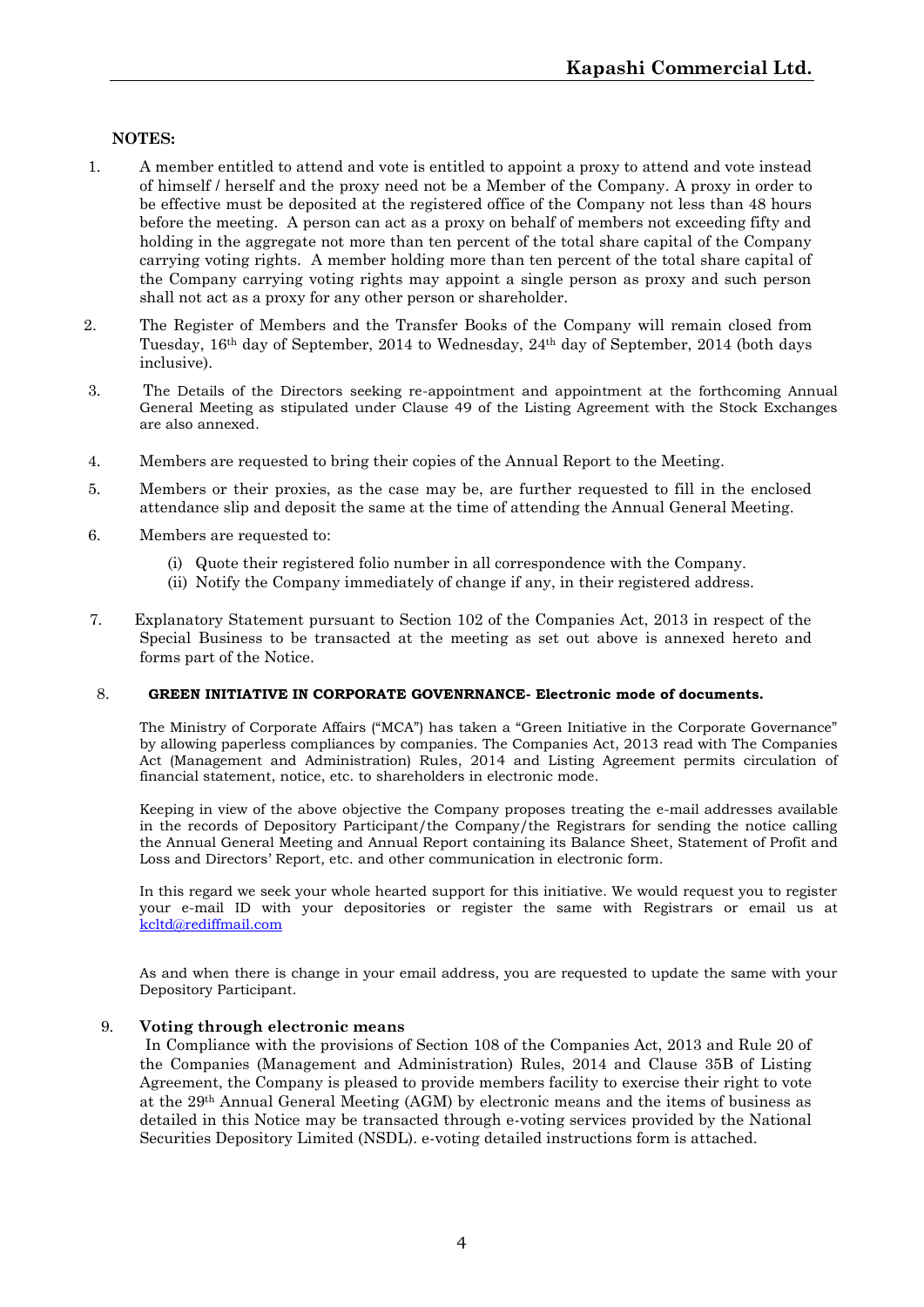#### **ANNEXURE TO THE NOTICE**:

Explanatory statement pursuant to Section 102 of the Companies Act, 2013 and forming part of the Notice dated 28th May, 2014.

#### **Item No.5:**

Mr. Mahasukhlal Popatlal Shah was appointed as an Independent Director by the Board of Directors of the Company under the Provisions of Listing Agreements with stock exchanges.

Mr. Mahasukhlal Popatlal Shah is not disqualified from being appointed as a Director in terms of Section 164 of the Act and has given his consent to act as a director.

Section 149 of the Act inter alia stipulates the criteria of independence should a company propose to appoint an independent director on its Board. As per the said Section 149, an independent director can hold office for a term up to 5 (five) consecutive years on the Board of a company and he shall not be included in the total number of directors for retirement by rotation.

The Company has received a declaration from Mr. Mahasukhlal Popatlal Shah that he meets with the criteria of independence as prescribed both under sub-section (6) of Section 149 of the Act and under Clause 49 of the Listing Agreement.

In the opinion of the Board, Mr. Mahasukhlal Popatlal Shah fulfils the conditions for his appointment as an Independent Director as specified in the Act and the Listing Agreement. Mr. Mahasukhlal Popatlal Shah is independent of the management.

Mr. Mahasukhlal Popatlal Shah is a B. Sc. (Chem) (U.S.A) and he does not hold any shares in the Company.

Mr. Mahasukhlal Popatlal Shah is on the Board of Electro Engineering Company Private Limited., STG Heating Private Limited, Steefab Engineering Co. Private Limited, Chandra Prabha Engineers Private Limited, STG Infrastructure Private Limited, STG Refractory Services Private Limited, and VMC Refractory Solutions Private Limited.

Your Directors recommend the Resolution for your approval. None of the other Directors except Mr. Mahasukhlal Popatlal Shah is deemed to be concerned or interested in this item of business.

Copy of the draft letter for appointment of Mr. Mahasukhlal Popatlal Shah as an Independent Director setting out the terms and conditions is available for inspection by members at the Registered Office of the Company.

This Statement may also be regarded as a disclosure under Clause 49 of the Listing Agreement with the Stock Exchanges.

#### **Item No.6:**

Mr. Atul Vrajlal Vora was appointed as an Independent Director by the Board of Directors of the Company under the Provisions of Listing Agreements with stock exchanges.

Mr. Atul Vrajlal Vora is not disqualified from being appointed as a Director in terms of Section 164 of the Act and has given his consent to act as a director.

Section 149 of the Act *inter alia* stipulates the criteria of independence should a company propose to appoint an independent director on its Board. As per the said Section 149, an independent director can hold office for a term up to 5 (five) consecutive years on the Board of a company and he shall not be included in the total number of directors for retirement by rotation.

The Company has received a declaration from Mr. Atul Vrajlal Vora that he meets with the criteria of independence as prescribed both under sub-section (6) of Section 149 of the Act and under Clause 49 of the Listing Agreement.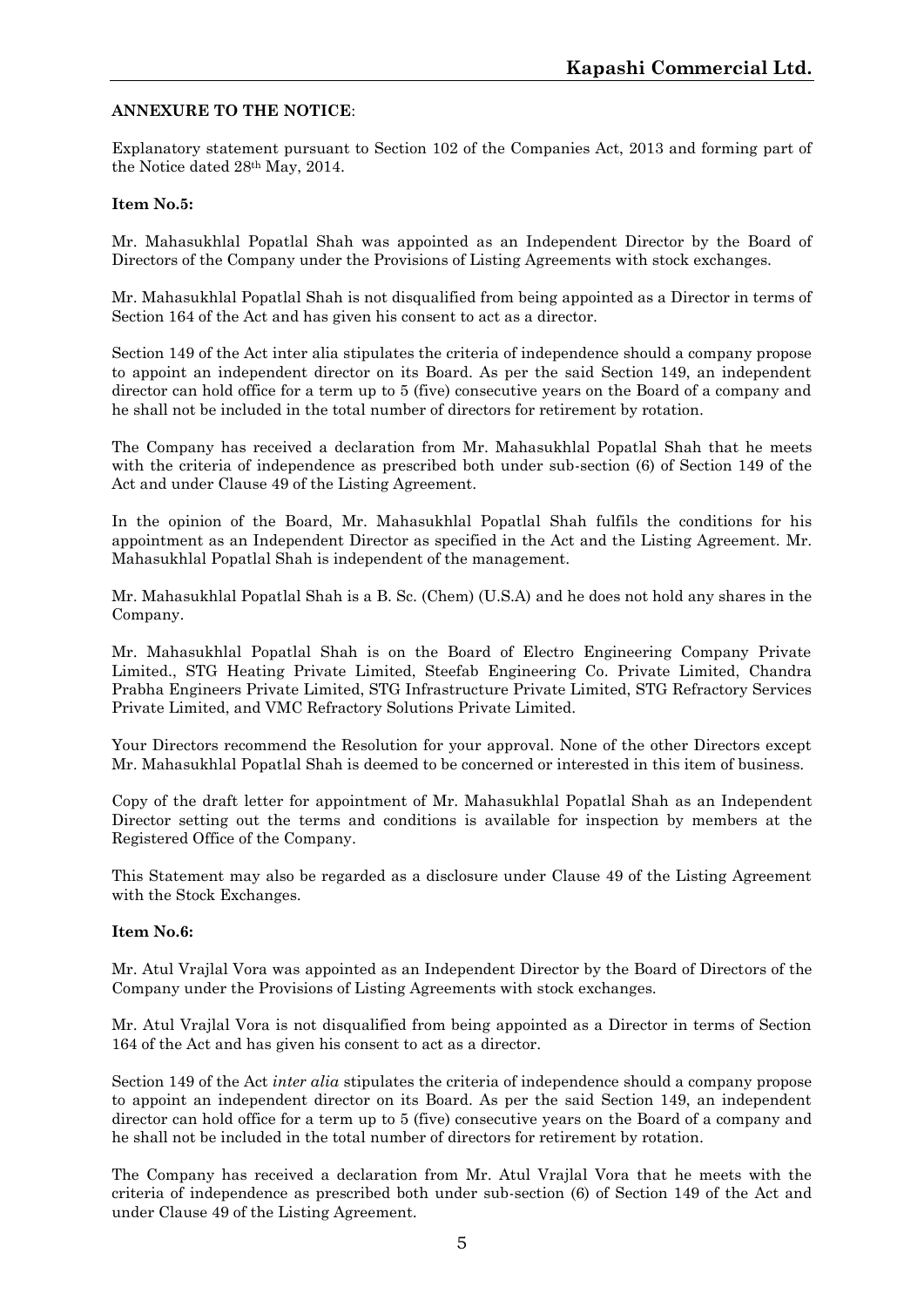In the opinion of the Board, Mr. Atul Vrajlal Vora fulfils the conditions for his appointment as an Independent Director as specified in the Act and the Listing Agreement. Mr. Atul Vrajlal Vora is independent of the management.

Mr. Atul Vrajlal Vora is a B. Com., LL.B and he does not hold any shares in the Company.

Mr. Atul Vrajlal Vora is on the Board of Khodiyar Fininvest Private Limited.,

Your Directors recommend the Resolution for your approval. None of the other Directors except Mr. Atul Vrajlal Vora is deemed to be concerned or interested in this item of business.

Copy of the draft letter for appointment of Mr. Atul Vrajlal Vora as an Independent Director setting out the terms and conditions is available for inspection by members at the Registered Office of the Company.

This Statement may also be regarded as a disclosure under Clause 49 of the Listing Agreement with the Stock Exchanges.

#### **Item No. 7:**

Mr. Sevantilal S. Kapashi, Whole-Time Director has been looking after the business of the Company. He is of 79 years of age and is B. Sc., B. Sc. (Tech) and M. S. (U.S.A.). He is an Industrialist having diversified experience of more than 49 years in the area of Automobile, Steel, Construction, Investment, etc. and under his stewardships business has expanded many folds.

The Board has recommended his re-appointed him as Whole-Time Director with effect from  $1<sup>st</sup>$ September, 2014 subject to consent of the members of the Company for a further period up to 31.08.2019 to comply with provision of Section 196, 197, 203, Schedule V of the Companies Act, 2013. The remuneration payable to Mr. Sevantilal S. Kapashi and other terms of employment are set out as under keeping in view the provisions of Sections 269, 309, 311 & Schedule XIII of the Companies Act, 1956 and Sections 196, 197, 203 & Schedule V of the Act. His appointment and the remuneration payable to him are subject to the approval of shareholders of the Company at the general meeting.

The general terms of the remuneration payable to Mr. Sevantilal S. Kapashi referred to in resolution in item no.7 of the notice are as under:

#### **REMUNERATION:** Salary : Rs. Nil

None of the Directors is interested in the Resolution except Shri Sevantilal S. Kapashi is concerned or interested in the resolution. Shri Indukumar S. Kapashi and Shri Paresh S. Kapashi being relative of Shri Sevantilal S. Kapashi may be deemed to be interested in the resolution.

Your Board recommends the resolution for your approval.

#### **Item No. 8:**

Mr. Indukumar S. Kapashi, Whole-Time Director has been looking after the business of the Company. He is of 78 years of age and is Matriculate. He is having diversified experience of more than 49 years in the area of Automobile, Steel, Construction, Investment, etc. and under his stewardships business has expanded many folds.

The Board has recommended his re-appointed him as Whole-Time Director with effect from 1st September, 2014 subject to consent of the members of the Company for a further period up to 31.08.2019 to comply with provision of Section 196, 197, 203, Schedule V of the Companies Act, 2013. The remuneration payable to Mr. Indukumar S. Kapashi and other terms of employment are set out as under keeping in view the provisions of Sections 269, 309, 311 & Schedule XIII of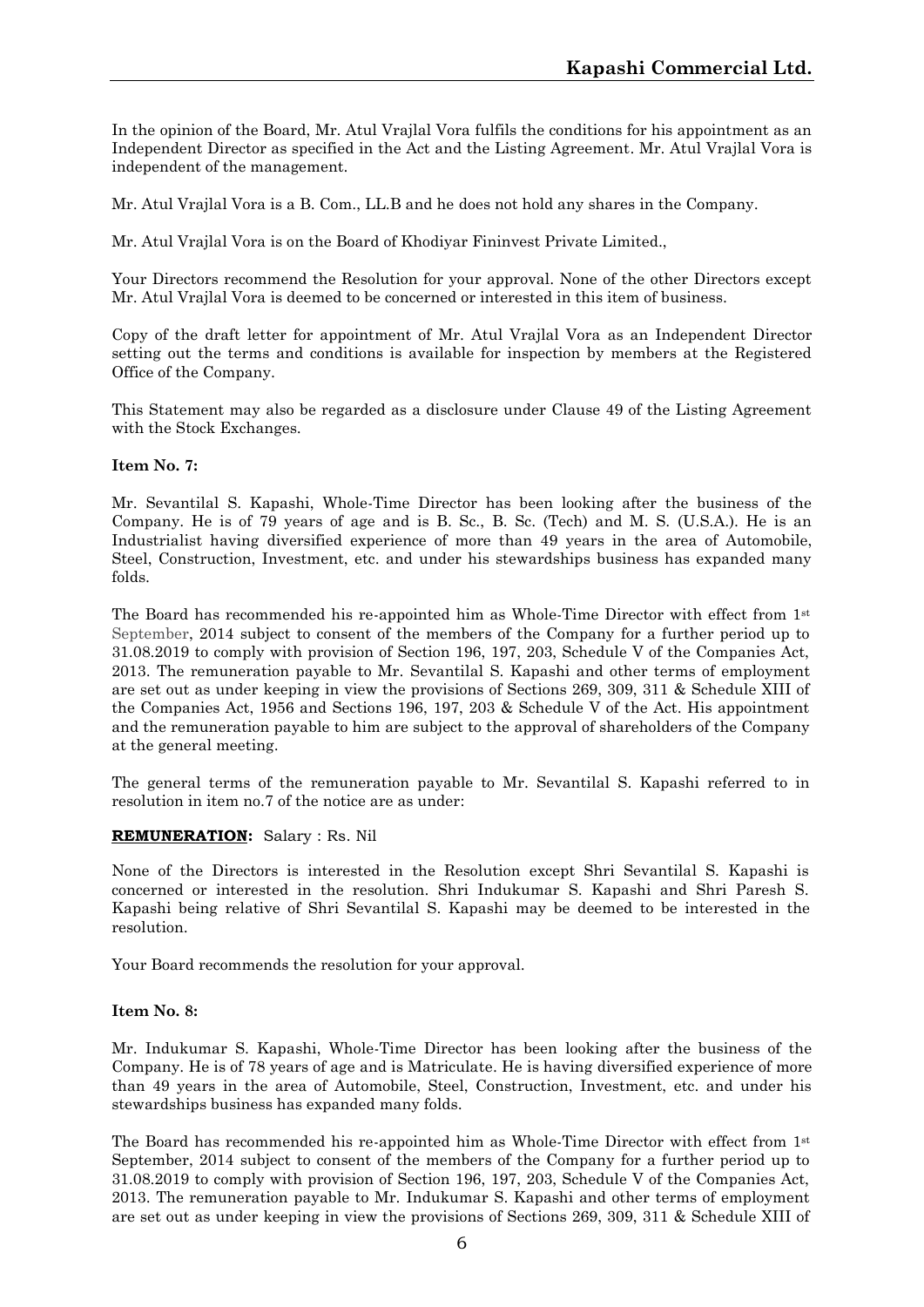the Companies Act, 1956 and Sections 196, 197, 203 & Schedule V of the Act. His appointment and the remuneration payable to him are subject to the approval of shareholders of the Company at the general meeting.

The general terms of the remuneration payable to Mr. Indukumar S. Kapashi referred to in resolution in item no.7 of the notice are as under:

#### **REMUNERATION:** Salary : Rs. Nil

None of the Directors is interested in the Resolution except Shri Indukumar S. Kapashi is concerned or interested in the resolution. Shri Sevantilal S. Kapashi and Shri Nimish I. Kapashi being relative of Shri Indukumar S. Kapashi may be deemed to be interested in the resolution.

Your Board recommends the resolution for your approval.

#### **By Order of the Board of Directors**

**Place: Mumbai (S. S. KAPASHI) Dated: 28th May, 2014 CHAIRMAN. Regd. Office: DIN: 00008435** `NISHUVI', 4th Floor, 75, Dr. Annie Besant Road, Worli, Mumbai – 400 018.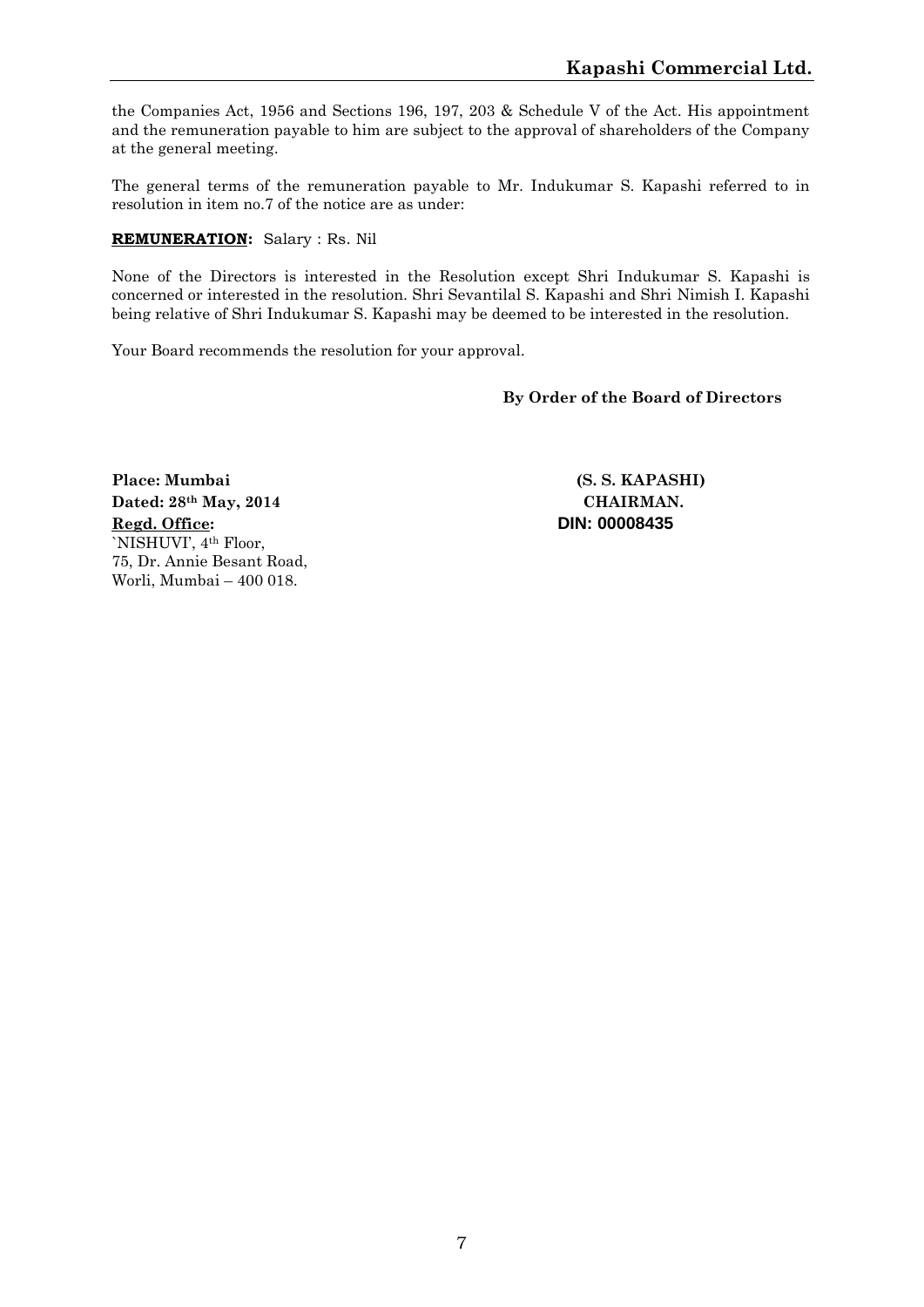### **Details of the Directors seeking re-appointment/appointment at the Annual General Meeting**

| Date of Birth<br>May 19, 1937<br>December 12, 1956<br>Date of Appointment<br>November 28, 2000<br>November 28, 2000 |
|---------------------------------------------------------------------------------------------------------------------|
|                                                                                                                     |
|                                                                                                                     |
| Expertise in<br>A qualified Commerce and Law<br>A qualified B. Sc. (Chem) (U.S.A) with                              |
| Graduate with over 40 years<br>specific area<br>47<br>experience<br>years<br>in<br>over                             |
| having expertise in Finance,<br>Management, Commercial,<br>HRD,                                                     |
| Accounting and Taxation.<br>Factory operations, Projects, etc.                                                      |
| Nil<br>Nil<br>Directorship held in                                                                                  |
| other public                                                                                                        |
| Companies (excluding                                                                                                |
| Foreign Companies                                                                                                   |
| And Section 25                                                                                                      |
| Companies)                                                                                                          |
|                                                                                                                     |
| Nil<br>Nil<br>Memberships/                                                                                          |
| Chairmanships of                                                                                                    |
| other Public Companies                                                                                              |
| (includes only Audit and                                                                                            |
| Shareholders'/                                                                                                      |
| Investors'<br>Grievance                                                                                             |
| Committees)                                                                                                         |
| Number of shares held<br>Nil<br>1,165                                                                               |

| Particulars                          | Mr. Sevantilal S. Kapashi              | Mr. Indukumar S. Kapashi         |
|--------------------------------------|----------------------------------------|----------------------------------|
| Date of Birth                        | March 12, 1935                         | January 3, 1936                  |
| Date of Appointment                  | September 11, 1985                     | September 11, 1985               |
| Expertise in                         | A qualified B. Sc. (Chem) (U.S.A) with | A Matriculate with over<br>49    |
| specific area                        | over 49 years experience in more than  | the<br>of<br>in<br>years<br>area |
|                                      | 49 years in the area of Automobile,    | Automobile,<br>Steel,            |
|                                      | Steel, Construction, Investment, etc.  | Investment,<br>Construction,     |
|                                      |                                        | etc.                             |
| Directorship held in<br>other public | Nil                                    | Nil                              |
| Companies (excluding                 |                                        |                                  |
| Foreign Companies                    |                                        |                                  |
| And Section 25                       |                                        |                                  |
| Companies)                           |                                        |                                  |
| Memberships/                         | Nil                                    | Nil                              |
| Chairmanships of                     |                                        |                                  |
| other Public Companies               |                                        |                                  |
| (includes only Audit and             |                                        |                                  |
| Shareholders'/                       |                                        |                                  |
| Investors'<br>Grievance              |                                        |                                  |
| Committees)                          |                                        |                                  |
| Number of shares held                | 80,202                                 | 72,494                           |
|                                      |                                        |                                  |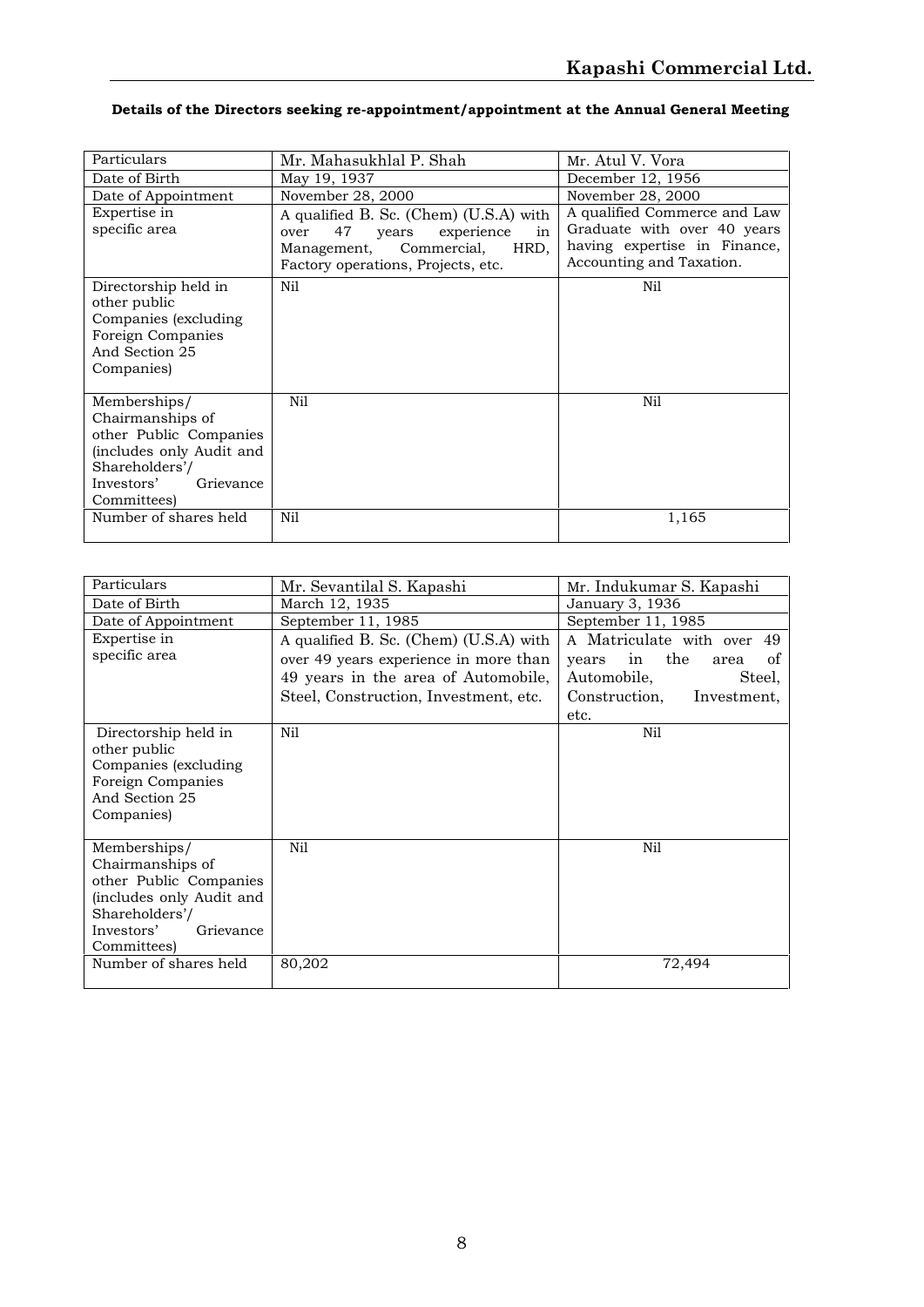# **BOARD'S REPORT**

To,

The Shareholders,

The Board of Directors has pleasure to submit their Twenty-Ninth Annual Report together with Audited Statement of Accounts for the year ended 31st March, 2014.

#### FINANCIAL RESULTS AND DIVIDEND

#### (i) Financial Results:

|                                                     |            | (Rs. in Lakhs) |
|-----------------------------------------------------|------------|----------------|
|                                                     | As at      | As at          |
|                                                     | 31.03.2014 | 31.03.2013     |
| Sales                                               | 0.00       | 0.00           |
| Other Income                                        | 64.76      | 52.28          |
| Total                                               | 64.76      | 52.28          |
| Profit / (Loss) Subject to Depreciation & Tax       | (111.09)   | 5.78           |
| Less: Depreciation                                  | 0.00       | 0.00           |
| Profit / (Loss) before extra-ordinary items and Tax | (111.09)   | 5.78           |
| Add: Share of Profit / (Loss) from Partnership firm | 0.00       | 0.00           |
| Excess/(short) Provision of Taxation                | (13.10)    | 3.91           |
| Profit / (Loss) before                              | (124.19)   | 9.69           |
| Provision for Taxation                              | 16.00      | 2.00           |
| Profit / (Loss) after Tax                           | (140.19)   | 7.69           |
| Less: Special Reserve                               | 0.00       | 1.92           |
|                                                     | (140.19)   | 5.77           |
| Profit / (Loss) brought forward from previous year  | (543.92)   | 2537.51        |
| Less: On Demerger                                   | 0.00       | 3087.20        |
| Profit / (Loss) carried to Balance Sheet            | (684.11)   | (543.92)       |

#### 2. **OPERATION**

There have been nil sales in the current financial year compared to Rs. Nil in the previous financial year.

#### 3. **DIVIDEND**

Due to the Surplus in the Profit and Loss account has been negative to the tune of Rs.68,410,696/-. The Board of Directors regret their inability to recommend dividend for the year under review.

#### 4. **DIRECTORS' RESPONSIBILITY STATEMENT**

Pursuant to the requirements under Section 134 of the Companies Act, 2013 with respect to Directors' Responsibility Statement, it is hereby confirmed:

- (i) that in the preparation of the annual accounts for the financial year ended  $31<sup>st</sup>$ March, 2014, the applicable accounting standards had been followed along with proper explanation relating to material departures;
- (ii) that the directors had selected such accounting policies and applied them consistently and made judgments and estimates that were reasonable and prudent so as to give a true and fair view of the state of affairs of the Company at the end of the financial year of the profit or loss of the Company for the year under review;
- (iii) that the directors had taken proper and sufficient care for the maintenance of adequate accounting records in accordance with the provisions of the Companies Act, 2013, for safeguarding the assets of the Company and for preventing and detecting fraud and other irregularities;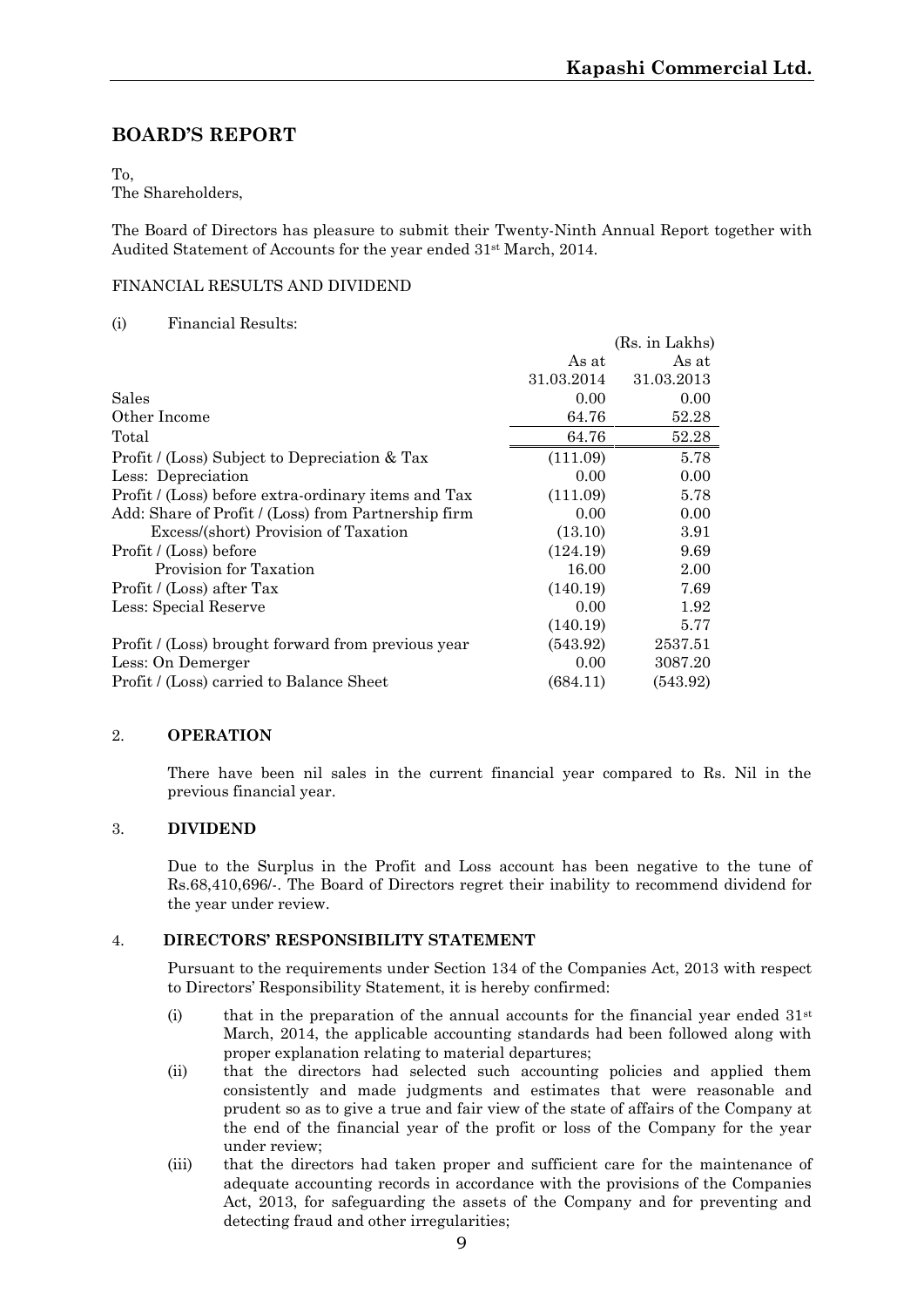(iv) That the directors had prepared accounts for the financial year ended  $31<sup>st</sup>$  March, 2014 on a going concern basis.

#### 5. **AUDITORS**

M/s. D. V. Vora & Co., Chartered Accountants, Mumbai, retires and are eligible for re appointment.

#### 6. **SECRETARIAL COMPLIANCE CERTIFICATE**

M/s. R. N. Shah & Associates, Company Secretaries have furnished certificate as required under Sub-section (1) of Section 383A of the Companies Act, 1956 and which is annexed to this report.

#### 7. **DIRECTORATE**

The Board of Directors of the Company consists of highly qualified persons.

Mr. Sevantilal S. Kapashi, Whole-Time Director is B. Sc., B. Sc. (Tech) and M.S. (U.S.A.).

Mr. Indukumar S. Kapashi, Whole-Time Director is Matriculate and having diversified experience of more than 45 years in the area of Automobile, Steel, Construction, Investment, etc.

Mr. Paresh S. Kapashi, Director is B.E., M.B.A. (U.S.A.).

Mr. Nimish I. Kapashi, Director is B.B.A. (U.S.A.)

Mr. Atul Vora is an Independent Director and is B. Com., LL.B.

Mr. Mahasukhlal Shah is an Independent Director and is B. Sc. (Chem) (U.S.A).

Mr. Paresh S. Kapashi and Mr. Sevantilal S. Kapashi, Directors, retire by rotation and being eligible offer themselves for re-appointment.

Mr. Mahasukh Shah and Mr. Atul Vora, Directors, being independent Director appointed under clause 49 of Listing Agreement with Stock Exchange being recommended for appointments as Independent Directors under provisions of Section 149, 152 read with Schedule IV and all other applicable provisions of the Companies Act, 2013 and the Companies (Appointment and Qualification of Directors) Rules, 2014.

Mr. Sevantilal S. Kapashi and Mr. Indukumar S. Kapashi, Whole-Time Directors being recommended for re-appointment being recommended for appointments as Whole-Time Directors (Key managerial personnel) with effect from 1<sup>st</sup> September, 2014 for a period of 5 (Five) years and under provisions of Section 203 and all other applicable provisions of Companies Act, 2013 and rules framed there under.

#### 8. **EMPLOYEES**

None of the employees have drawn salary as required under section 217 (2A) of the Companies Act, 1956 read with the Companies (Particulars of Employees) Rules, 1975.

#### 9. **CORPORATE SOCIAL RESPONSIBILITY**

Our Company's commitment towards changing the socio-economic development of the weaker sections of women continues its support for the project undertaken by it for their upliftment and social sustainability.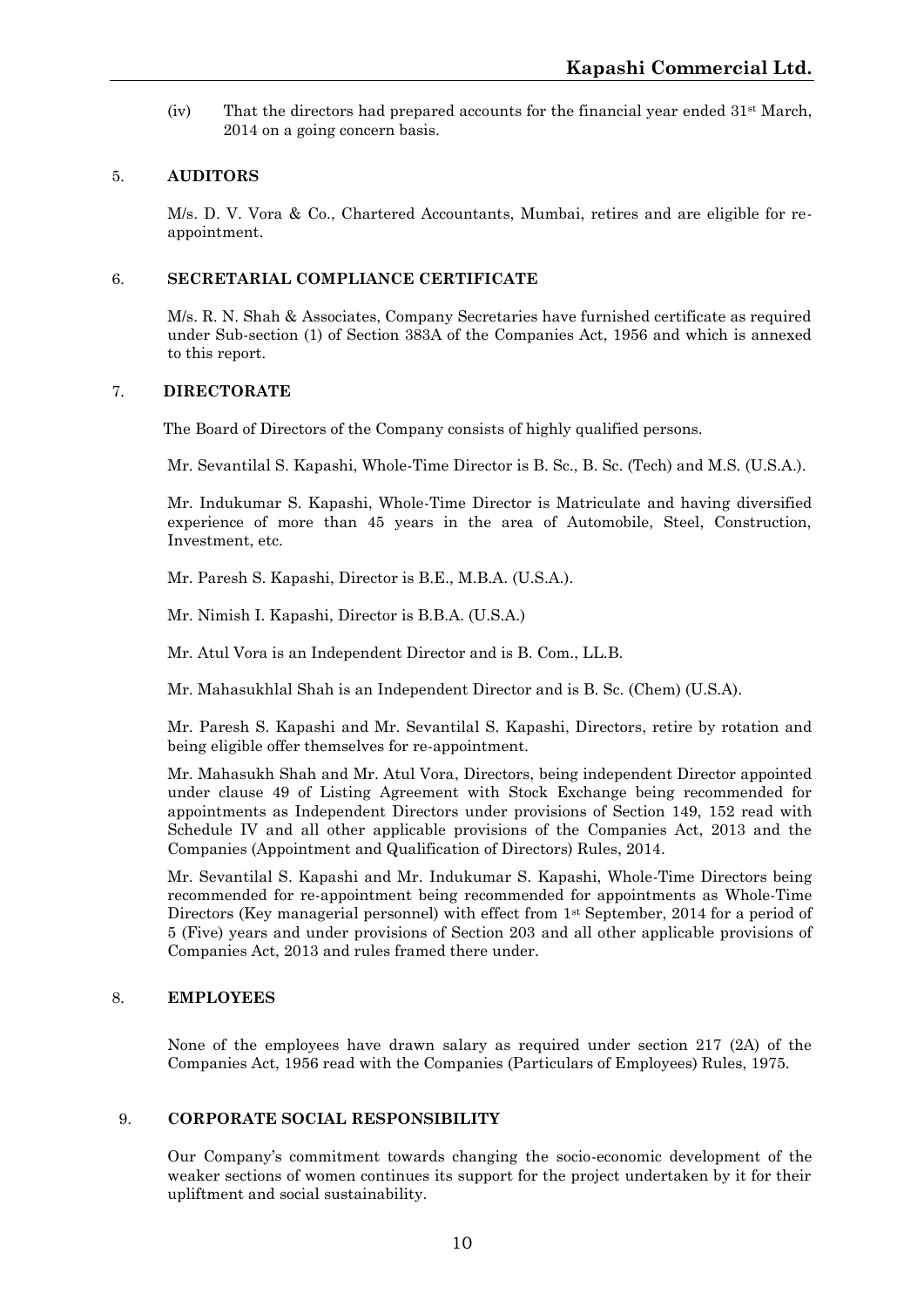#### 10. **ENERGY, TECHNOLOGY AND FOREIGN EXCHANGE**

The provisions of Section 217 (1) (e) in respect of the Companies Act, 1956 read with the Companies (Disclosure of Particulars in the Report of Board of Directors) Rules 1988, in respect of Conservation of Energy and Technology Absorption are not applicable in case of your Company. There were no earnings or outgoings of foreign exchange during the year under review.

## **For and on behalf of the Board of Directors**

Place: Mumbai **S. S. KAPASHI** Date: 28th May, 2014 **Chairman**

**DIN: 00008435**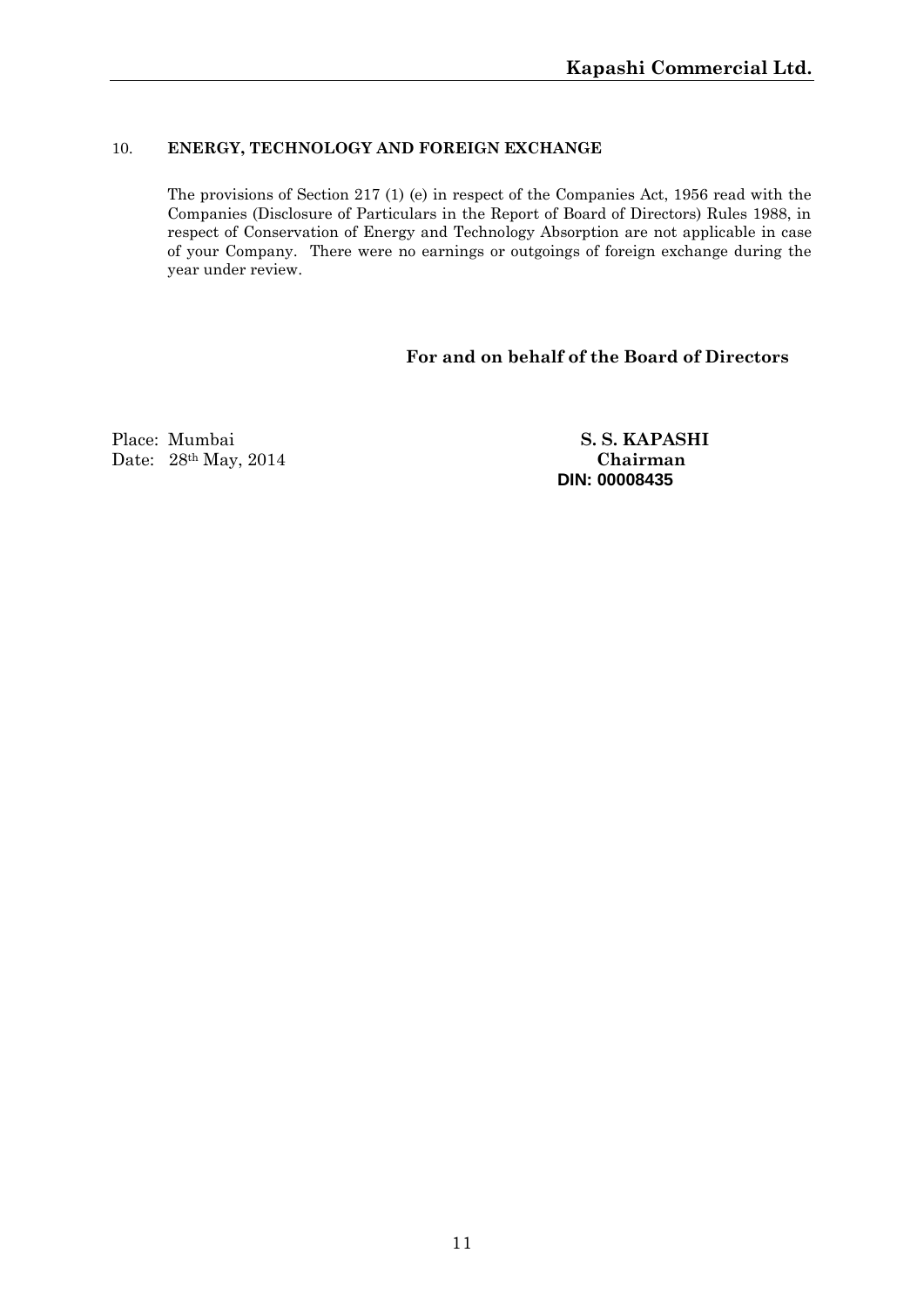# **Independent Auditors' Report**

#### To the Members of **Kapashi Commercial Ltd.**

#### **Report on the Financial Statements**

We have audited the accompanying financial statements of Kapashi Commercial Ltd. ("the Company"), which comprise the Balance Sheet as at March 31, 2014, the Statement of Profit and Loss and Cash Flow Statement for the year then ended and a summary of significant accounting policies and other explanatory information.

#### **Management's Responsibility for the Financial Statements**

Management is responsible for the preparation of these financial statements that give a true and fair view of the financial position, financial performance and cash flows of the Company in accordance with the Accounting Standards notified under the Companies Act, 1956 ("the Act") (which continue to be applicable in respect of Section 133 of the Companies Act, 2013 in terms of General Circular 15/2013 dated September 13, 2013 of the Ministry of Corporate Affairs) and in accordance with the accounting principles generally accepted in India. This responsibility includes the design, implementation and maintenance of internal control relevant to the preparation and presentation of the financial statements that give a true and fair view and are free from material misstatement, whether due to fraud or error.

#### **Auditors' Responsibility**

Our responsibility is to express an opinion on these financial statements based on our audit. We conducted our audit in accordance with the Standards on Auditing issued by the Institute of Chartered Accountants of India. Those Standards require that we comply with ethical requirements and plan and perform the audit to obtain reasonable assurance about whether the financial statements are free from material misstatements.

An audit involves performing procedures to obtain audit evidence about the amounts and disclosures in the financial statements. The procedures selected depend on the auditor's judgment, including the assessment of the risks of material misstatement of the financial statements, whether due to fraud or error. In making those risk assessments, the auditor considers internal control relevant to the Company's preparation and fair presentation of the financial statements in order to design audit procedures that are appropriate in the circumstances. An audit also includes evaluating the appropriateness of accounting policies used and the reasonableness of the accounting estimates made by management, as well as evaluating the overall presentation of the financial statements.

We believe that the audit evidence we have obtained is sufficient and appropriate to provide a basis for our audit opinion.

#### **Opinion**

In our opinion and to the best of our information and according to the explanations given to us, the aforesaid financial statements give the information required by the Act in the manner so required and give a true and fair view in conformity with the accounting principles generally accepted in India:

- (a) In the case of the Balance Sheet, of the state of affairs of the Company as at March 31, 2014.
- (b) In the case of the Statement of Profit and Loss, of the Loss for the year ended on that date; and
- (c) In the case of the Cash Flow Statement, of the cash flows for the year ended on that date.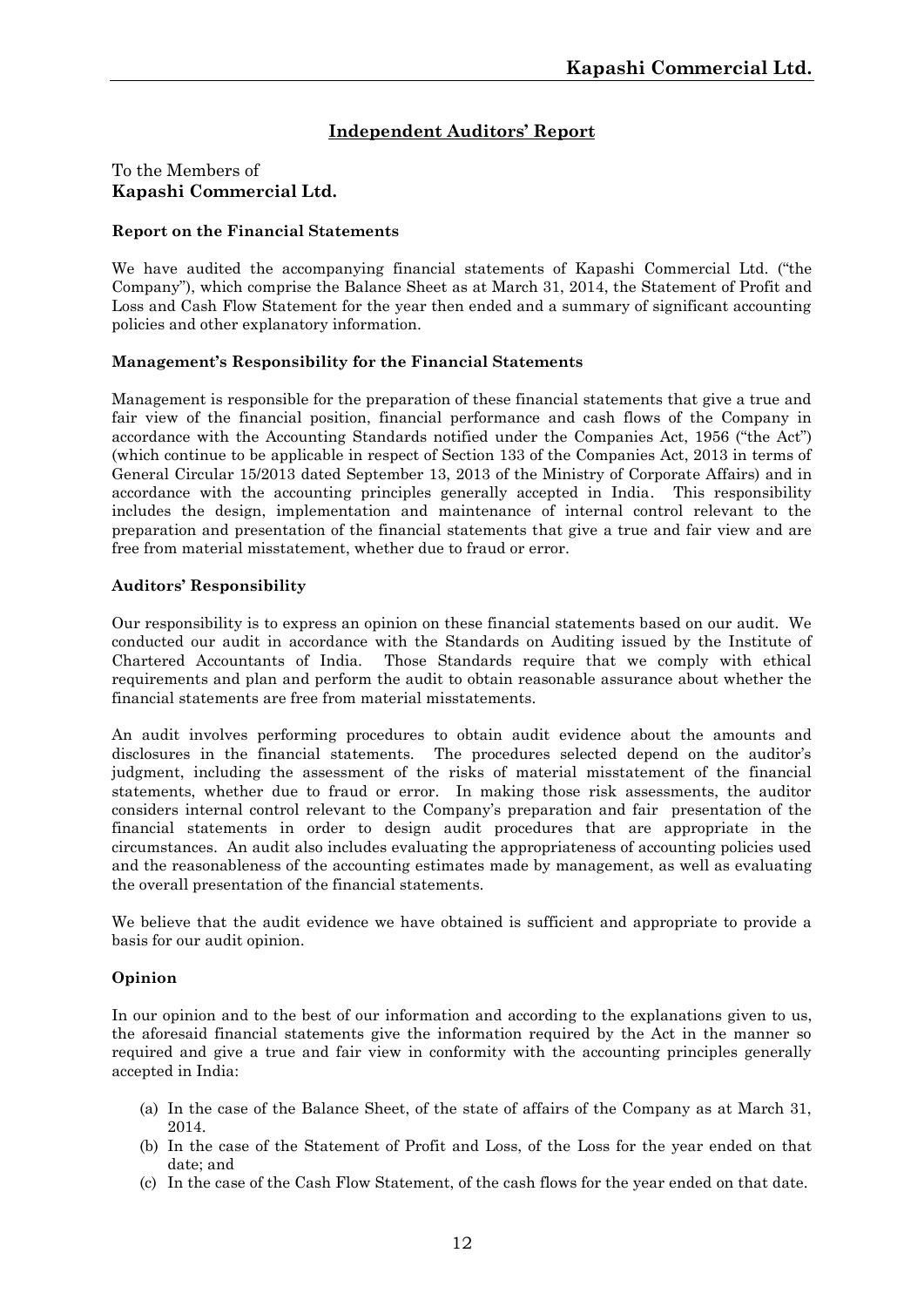#### **Report on Other Legal and Regulatory Requirements**

- 1] As required by the Companies (Auditor's Report) Order, 2003 ("the Order") issued by the Central Government of India in terms of Section 227(4A) of the Act, we give in the Annexure a statement on the matters specified in paragraphs 4 and 5 of the Order.
- 2] As required by Section 227(3) of the Act, we report that:
	- a. We have obtained all the information and explanations which to the best of our knowledge and belief were necessary for the purpose of our audit;
	- b. In our opinion, proper books of account as required by law have been kept by the Company so far as appears from our examination of those books.
	- c. The Balance Sheet, the Statement of Profit and Loss, and the Cash Flow Statement dealt with by this Report are in agreement with the books of account.
	- d. In our opinion, the Balance Sheet, the Statement of Profit and Loss comply with the Accounting Standards notified under the Act, (which continue to be applicable in respect of Section 133 of the Companies Act, 2013 in terms of General Circular 15/2013 dated September 13, 2013 of the Ministry of Corporate Affairs).
	- e. On the basis of the written representations received from the directors as on March 31, 2014 taken on record by the Board of Directors, none of the directors is disqualified as on March 31, 2014,, from being appointed as a director in terms of Section  $274(1)(g)$  of the Act.

**For D. V. VORA & CO. Chartered Accountants (FRN 111624W)**

**( D.V.VORA ) PARTNER Membership No. 30013**

**Place: Mumbai: Date : 28th May, 2014**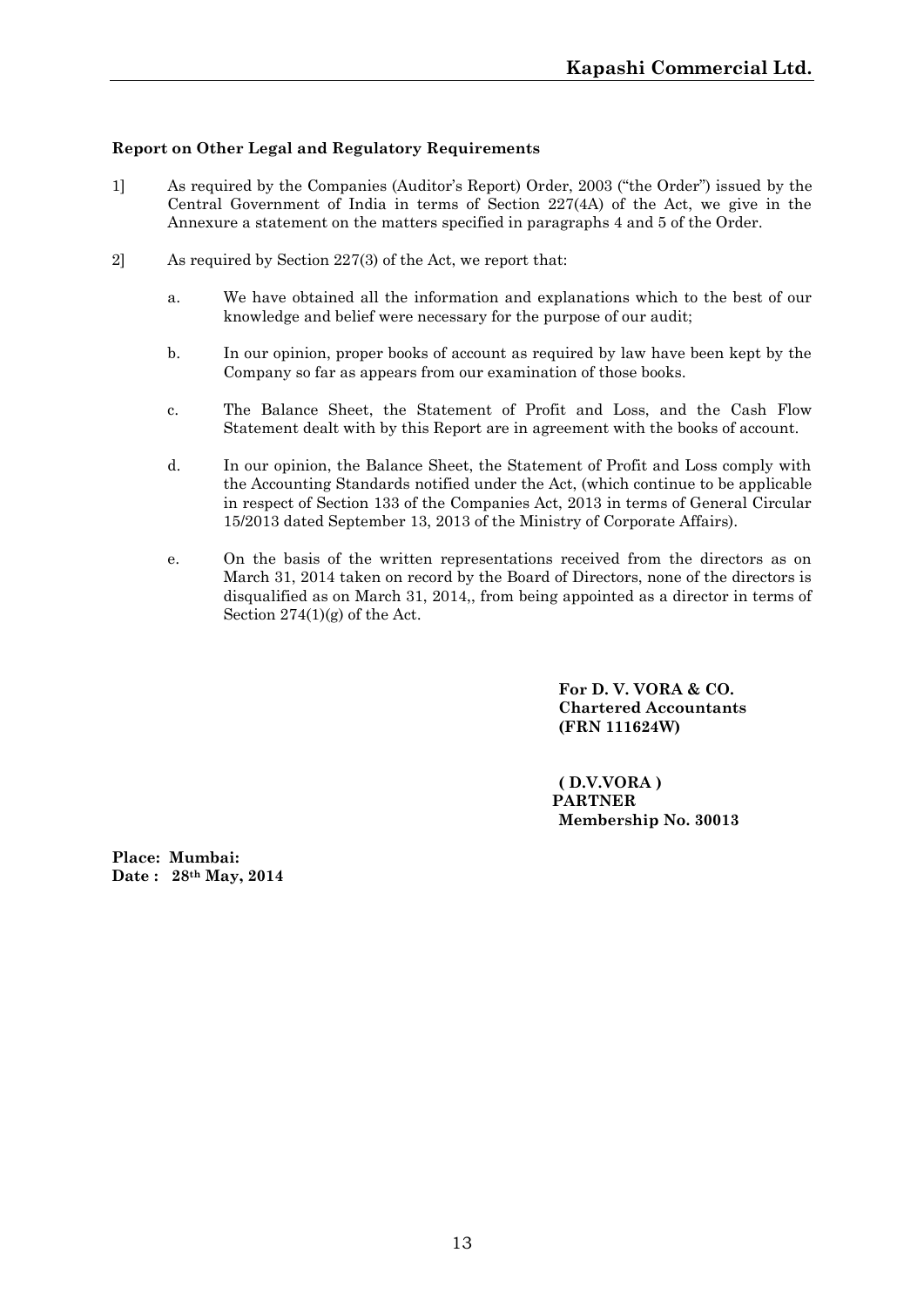#### **ANNEXURE TO AUDITOR'S REPORT**

#### **Referred to in paragraph 3 of our report of even date.**

- [1] The Company do not have any fixed Assets
- [II] The Company do not hold any Inventory.
- [III] The Company has neither granted nor taken any loans, secured or unsecured, to or from companies, firms or other parties covered in the register maintained under section 301 of the Act.
- [IV] In our opinion and according to the information and explanations given to us, there are adequate internal control procedures commensurate with the size of the company and the nature of its business with regard to purchase offixed assets. The activities of the Company do not involve sale of goods. During the course of our audit, we have not observed any continuing failure to correct major weakness in internal controls.
- [V] [a] According to the information and explanations given to us, we are of the opinion that the transactions that need to be entered into the register maintained under section 301 of the Companies Act, 1956 have been so entered.
	- [b] In our opinion and according to the information and explanations given to us, the transactions made in pursuance of contracts or arrangements entered in the registers maintained under Section 301 of the Companies Act, 1956 and exceeding the value of rupees Five lacs in respect of any party during the year have been made at prices which are reasonable having regard to prevailing market prices at the relevant time.
- [VI] In our opinion and according to the information and explanations given to us, the Company has complied with the provisions of Sections 58A and 58AA of the Companies Act, 1956 and the Companies (Acceptance of Deposits) Rules, 1975 with regard to the deposits accepted from the public. No order has been passed by the Company Law Board.
- [VII] In our opinion, the company has an internal audit system commensurate with the size and nature of its business.
- [VIII] The Rules made by the Central Government for the maintenance of cost records under Section 209 (1) (d) of the Companies Act, 1956 does not apply in respect of Company's business.
- [IX] [a] The company is regular in depositing with appropriate authorities undisputed statutory dues including provident fund, investor education protection fund, employees' state insurance, income-tax, sales-tax, wealth-tax, service tax, custom duty, excise-duty, cess and other statutory dues applicable to it.
	- [b] According to the information and explanations given to us, no undisputed amounts payable in respect of income tax, wealth tax, sales tax, customs duty, excise duty and cess were in arrears, as at 31st March 2014 for a period of more than six months from the date they became payable.
	- [c] According to the information and explanation given to us, there are no dues of sale tax, income-tax, customs duty, wealth-tax, service tax, excise duty and cess which have not been deposited on account of any dispute.
- [X] The company has accumulated losses as at 31st March, 2014. The company has incurred Cash Losses during the financial year covered by the audit and has not incurred any Cash Losses during the immediately preceding financial year.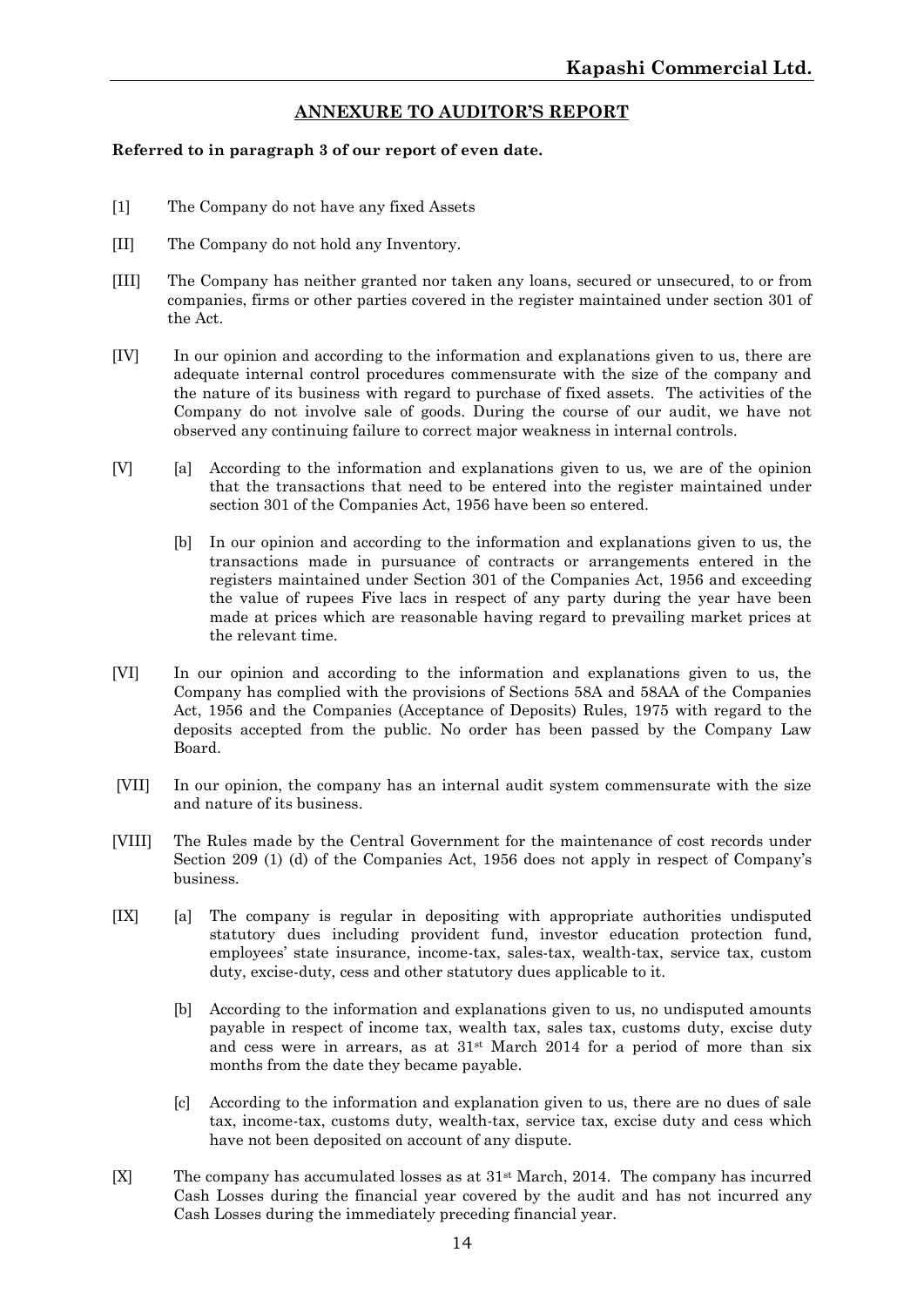- [XI] During the year, the company has not taken any loan from any financial institution or bank and has not issued any debenture.
- [XII] The company has not granted any loans and advances on the basis of security byway of pledge of shares, debentures and other securities.
- [XIII] In our opinion, the company is not a chit fund or a nidhi / mutual benefit fund / society. Therefore, the provisions of clause  $4(xiii)$  of the said order are not applicable to the company.
- [XIV] According to the information and explanations given to us, the Company is not dealing or trading in shares, securities, debentures and other investments.
- [XV] The company has not given any guarantee for loans taken by others from Bank or financial institutions.
- [XVI] The provision of clause 4(XVI) of the order is not presently applicable to the company since it has not taken any term loan during the financial year.
- [XVII] According to the information and explanations given to us and on an overall examination of the balance sheet of the company, we report that no funds raised on short-term basis have been used for long-term investment.
- [XVIII] According to the information and explanations given to us, during the year the company has not made preferential allotment of shares to parties and companies covered in the register maintained under section 301 of the Act.
- [XIX] The company has not issued any debentures during the year.
- [XX] The company has not raised any money through Public Issue during the year.
- [XXI] In our opinion and according to the information and explanations given to us, no fraud on or by the company has been noticed or reported during the course of our audit.

**For D. V. VORA & CO. Chartered Accountants (FRN 111624W)**

**( D.V.VORA ) PARTNER Membership No. 30013**

**Place: Mumbai. Dated: 28th May, 2014**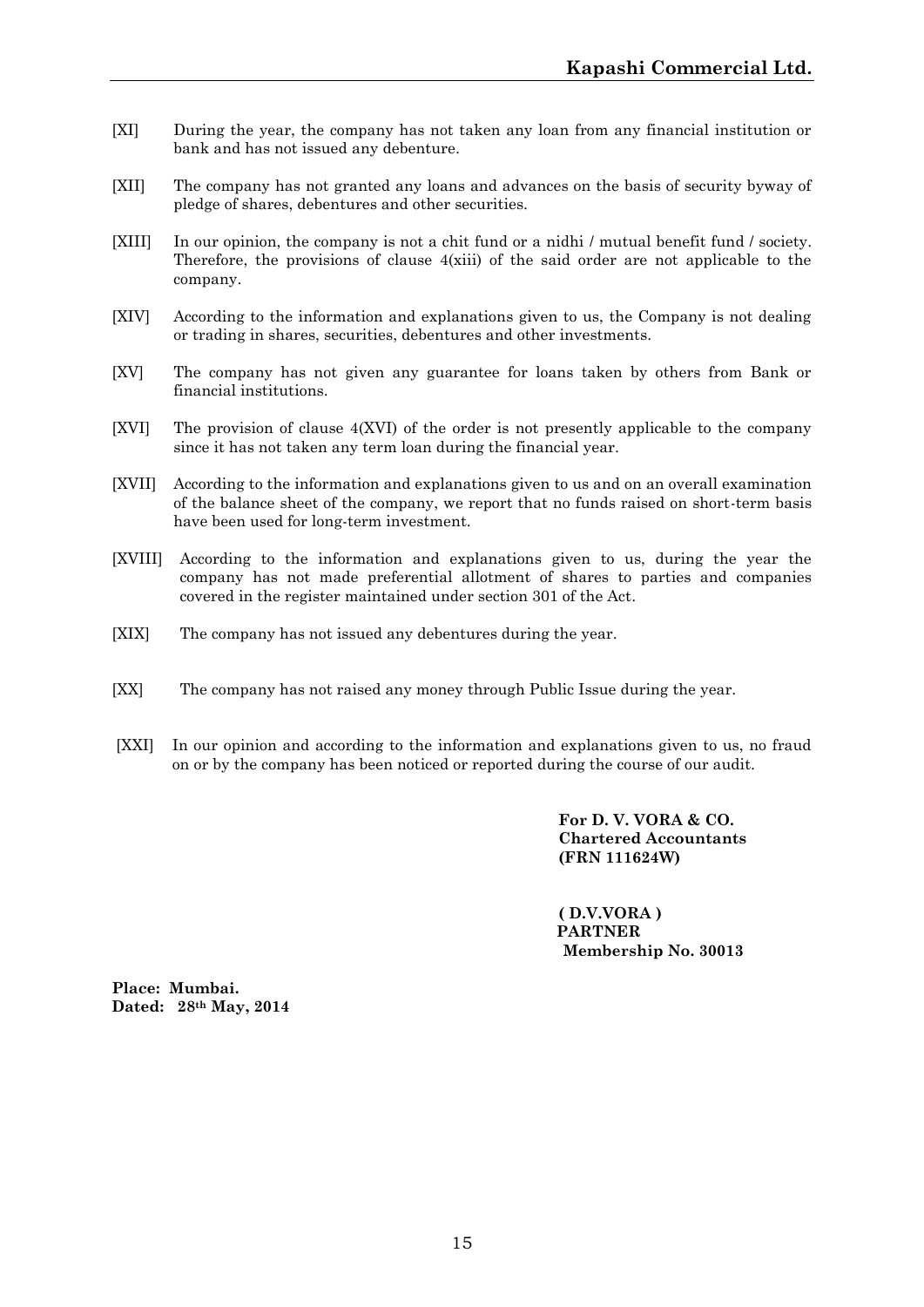#### **COMPLIANCE CERTIFICATE**

#### To, The Shareholders **KAPASHI COMMERCIAL LIMITED**

We have examined the registers, records, books and papers of **KAPASHI COMMERCIAL LIMITED** (the Company) as required to be maintained under the Companies Act, 1956 (the Act) and the rules made there under and also the provisions contained in the Memorandum and Articles of Association of the Company for the financial year ended on 31st March, 2014. In our opinion and to the best of our information and according to the examinations carried out by us and explanations furnished to us by the Company, its Officers and agents, we certify that in respect of the aforesaid financial year:

- 1. The Company has kept and maintained all registers as stated in Annexure 'A' to this certificate, as per the provisions and the rules made there under and all entries therein have been duly recorded
- 2. The Company has duly filed the forms and returns as stated in Annexure 'B' to this certificate, with the Registrar of Companies, Regional Director, Central Government, Company Law Board or other authorities within the time prescribed under the Act and the rules made there under.
- 3. The Company being a Public Limited Company has the minimum prescribed paid-up capital.
- 4. The Board of Directors duly met 6 (Six) times on 12th April, 2013; 29th May, 2013; 14th August, 2013; 25th September, 2013, 13th November, 2013 and 5th February, 2014 in respect of which meetings proper notices were given and the proceedings were properly recorded and signed including the circular resolutions passed in the Minutes Book maintained for the purpose
- 5. The Company closed its Register of Members, and/or debenture holders from, 17th day of September 2013 to,  $25<sup>th</sup>$  day of September, 2013 (both days inclusive) and necessary compliance of Section 154 of the Act has been made.
- 6. The Annual General Meeting for the financial year ended  $31<sup>st</sup>$  March, 2013 was held on 25th September, 2013 after giving due notice to the members of the Company and the resolutions passed there at were duly recorded in the Minutes Book maintained for the purpose.
- 7. No Extra-Ordinary General Meeting was held during the financial year.
- 8. The Company has not advanced any loans to its directors and/or persons or firms or Companies referred in the section 295 of the Act.
- 9. The Company has duly complied with the provisions of section 297 of the Act in respect of contracts specified in that section.
- 10. The Company has made necessary entries in the register maintained under section 301 of the Act.
- 11. As there were no instances falling within the purview of section 314 of the Act, the Company has not obtained any approvals from the Board of directors, members or the Central Government as the case may be.
- 12. The Company has not issued any duplicate share certificates during the financial year.
- 13. (i) The Company has delivered all the certificates on lodgement for transfer /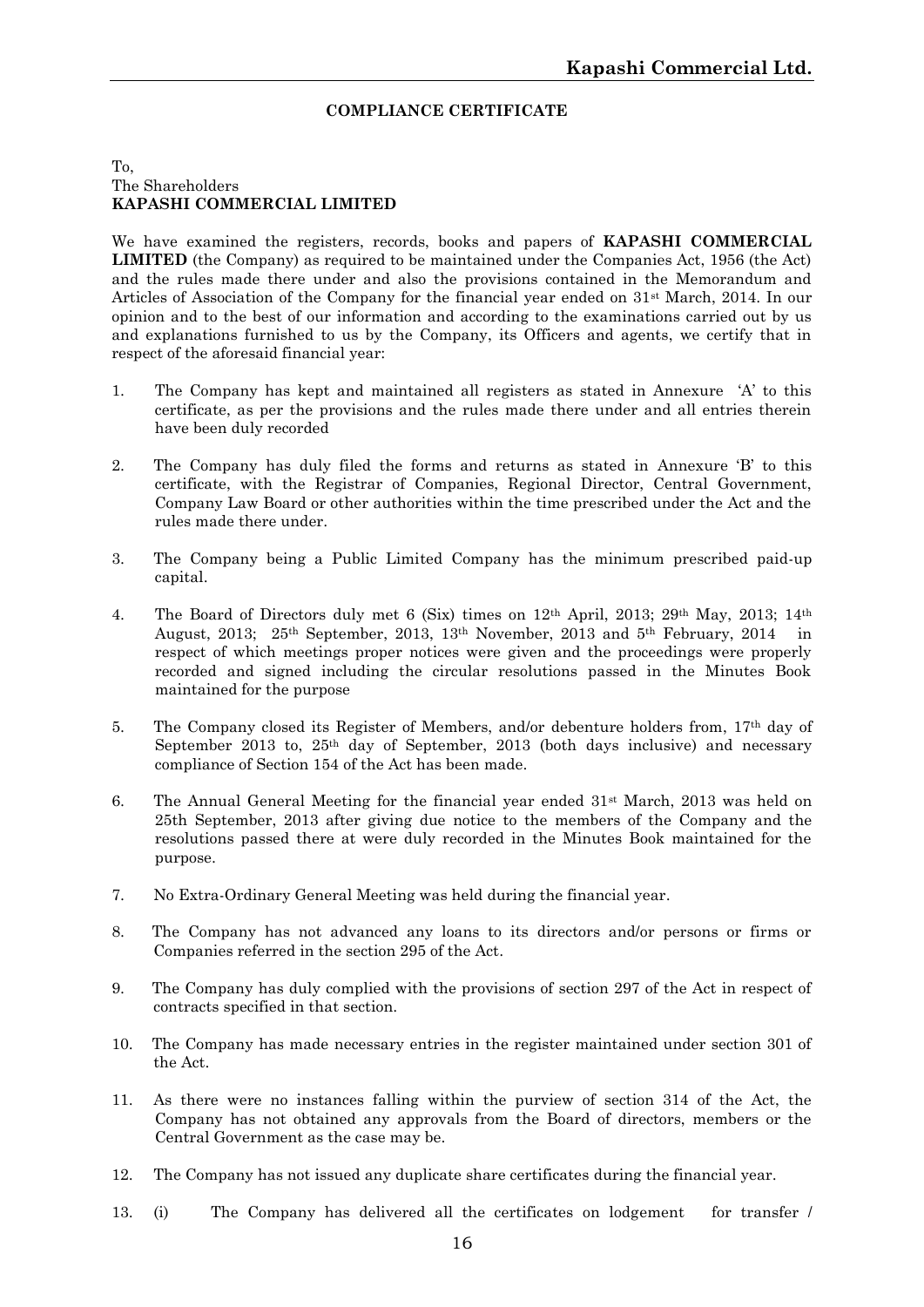transmission or any other purpose in accordance with the provisions of the Act.

- (ii) The Company has not deposited any amount in separate bank account as no dividend including interim dividend was declared during the financial year;
- (iii) The Company has not posted warrants to any member of the Company as no dividend was declared during the financial year;
- (iv) No amounts in unpaid dividend account, application money due for refund, matured deposits, matured debentures and the interest accrued thereon which have remained unclaimed or unpaid for a period of seven years, so no amount has been transferred to Investor Education and Protection Fund;
- (v) The Company has duly complied with the requirements of section 217 of the Act.
- 14. The Board of Directors of the Company is duly constituted. There were no appointments of directors, additional directors, alternate directors and directors to fill casual vacancies during the financial year.
- 15. The appointment of Whole-time Directors has been made in compliance with the provisions of section 269 read with Schedule XIII of the Act.
- 16. The Company has not appointed any sole selling agent during the financial year.
- 17. The Company has obtained all necessary approvals of the Central Government, Company Law Board, Regional Director, Registrar or such other authorities as prescribed under the various provisions of the Act as detailed below:-
	- (i) Approval of the Registrar of Companies, Maharashtra to Form 21 along with High Court, Bombay approval to the Petition to the Scheme for Demerger and/or transfer and vesting of the Strategic Business undertaking engaged in Real Estate and Trading into Parinee Infra-Agro Private Limited.
- 18. The directors have disclosed their interest in other firms/companies to the Board of Directors pursuant to the provisions of the Act and the rules made there under.
- 19. The Company has not issued any shares, debentures or other securities during the financial year.
- 20. The Company has not bought back any shares during the financial year.
- 21. There was no redemption of preference shares or debentures during the financial year.
- 22. There was no transaction necessitating the Company to keep in abeyance the rights to dividend, right shares and bonus shares pending registration of transfer of shares.
- 23. The Company has not invited/accepted any deposits including any unsecured loans falling within the purview of Section 58A during the financial year.
- 24. The amount borrowed by the Company from Directors, financial institutions, banks and others during the financial year ended  $31<sup>st</sup>$  March, 2014 is within the borrowing limits of the Company and that necessary resolutions as per section 293(1)(d) of the Act have been passed in duly convened Annual/Extra-Ordinary General Meeting.
- 25. The Company has made loans and investments or advances or given guarantees or provided securities to other bodies corporate and has made necessary entries in the register kept for the purpose.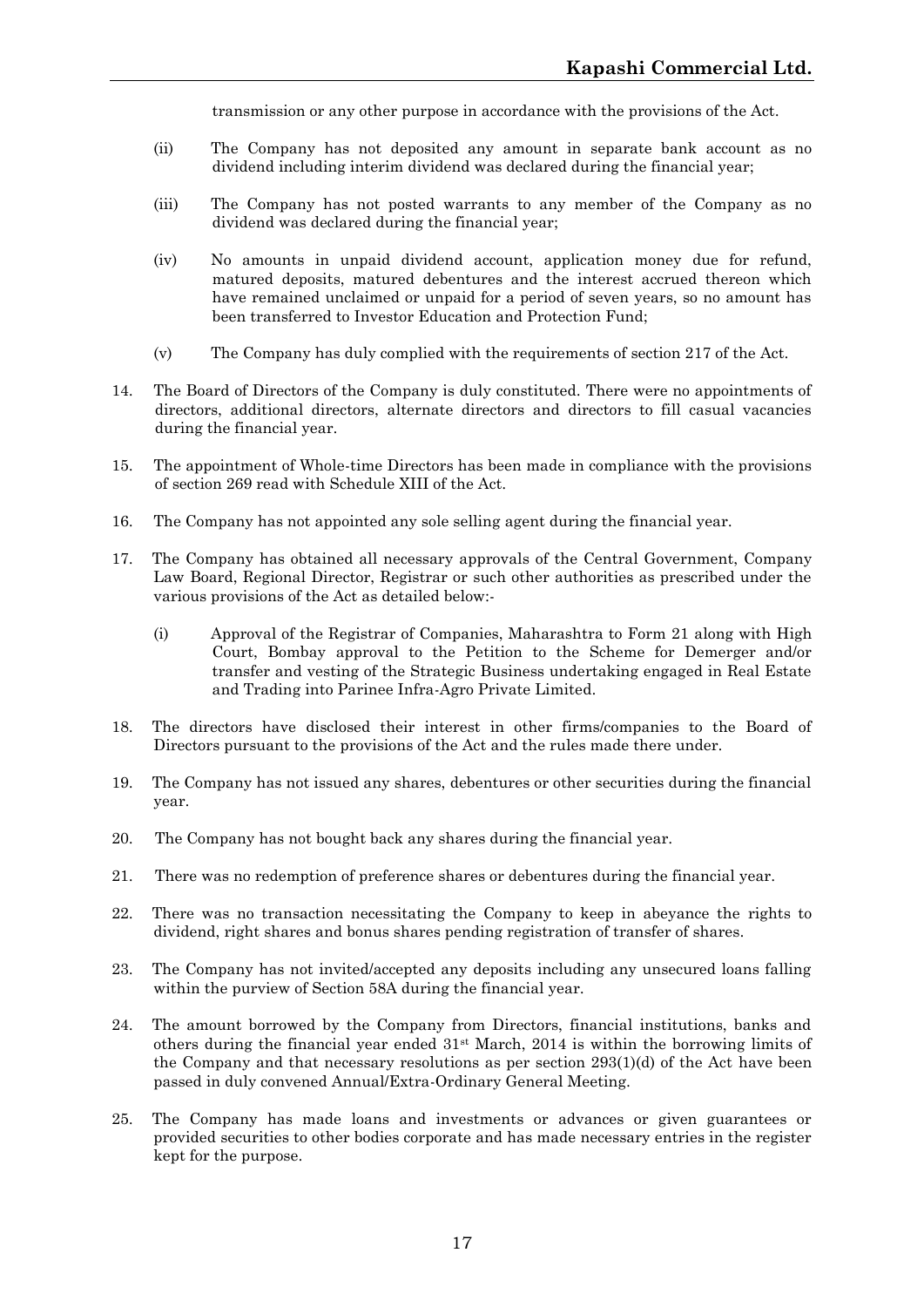- 26. The Company has not altered the provisions of the Memorandum with respect to the situation of the Company's registered office from one state to another during the year under scrutiny.
- 27. The Company has not altered the provisions of the Memorandum with respect to the objects of the Company during the year under scrutiny.
- 28. The Company has not altered the provisions of the Memorandum with respect to name of the Company during the year under scrutiny.
- 29. The Company has not altered the provisions of the Memorandum with respect to share capital of the Company during the year under scrutiny.
- 30. The Company has not altered its Articles of Association during the financial year.
- 31. There was no prosecution initiated against or show cause notices received by the Company, during the financial year, for offences under the Act.
- 32. The Company has not received any money as security from its employees during the financial year.
- 33. As the provisions of the Provident Fund Act are not applicable to the Company, the Company is not supposed to deposit both employees' and employer's contribution towards Provident Fund during the financial year with prescribed authorities pursuant to Section 418 of the Act.

#### **For R. N. SHAH & ASSOCIATES COMPANY SECRETARIES**

**DATE:**  $28$ <sup>th</sup> **May**,  $2014$ 

**PLACE: MUMBAI (RAJNIKANT N. SHAH)**<br> **DATE:** 28<sup>th</sup> May. 2014 **Proprietor C. P. No. 700**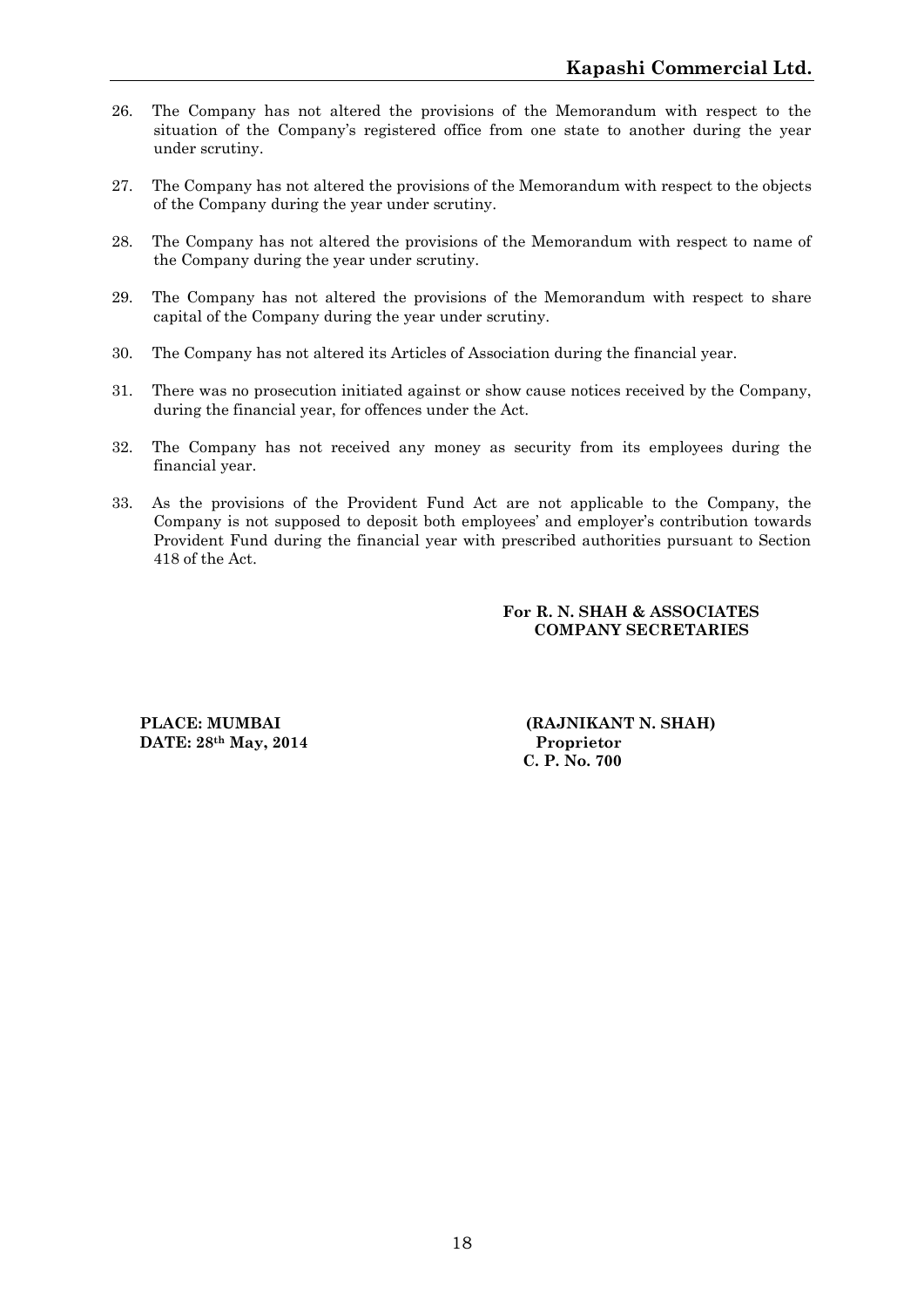#### *Annexure A*

#### **Registers as maintained by KAPASHI COMMERCIAL LIMITED:**

- 1. Board Minutes Book u/s. 193.
- 2. Members Minutes Book u/s. 193.
- 3. Attendance Register.
- 4. Application for and Allotment of Shares u/s.72.
- 5. Register of Members u/s. 150.
- 6. Register of Share Transfers u/s. 108.
- 7. Register of Directors, Managing Directors u/s. 303.
- 8. Register of Directors' Share holdings u/s.307.
- 9. Register of Contracts u/s. 301.
- 10. Register of Companies and Firms in which Directors interest u/s. 301(3).
- 11. Register of Charge u/s.143

#### *Annexure B*

**Forms and Returns as filed by KAPASHI COMMERCIAL LIMITED with Registrar of Companies, Regional Director, Central Government or other authorities during the financial year ended 31st March, 2014: -**

- 1. Form 66 together with Compliance Certificate for the financial year ended 31/03/2013 filed u/s. 383A on 27/09/2013.
- 2. Form 23AC & Form 23ACA together with Balance Sheet as on 31/03/2013 and Profit & Loss for the year ended on that filed u/s. 220 on 28/09/2013.
- 3. Form 20B together with Annual Return dated 25/09/2013 filed u/s.159 on 12/11/2013.
- 4. Form 21 dated 09/04/2013 for filing the certified copy of the court order related to Demerger filed u/s. 394(1) on 12/04/2013.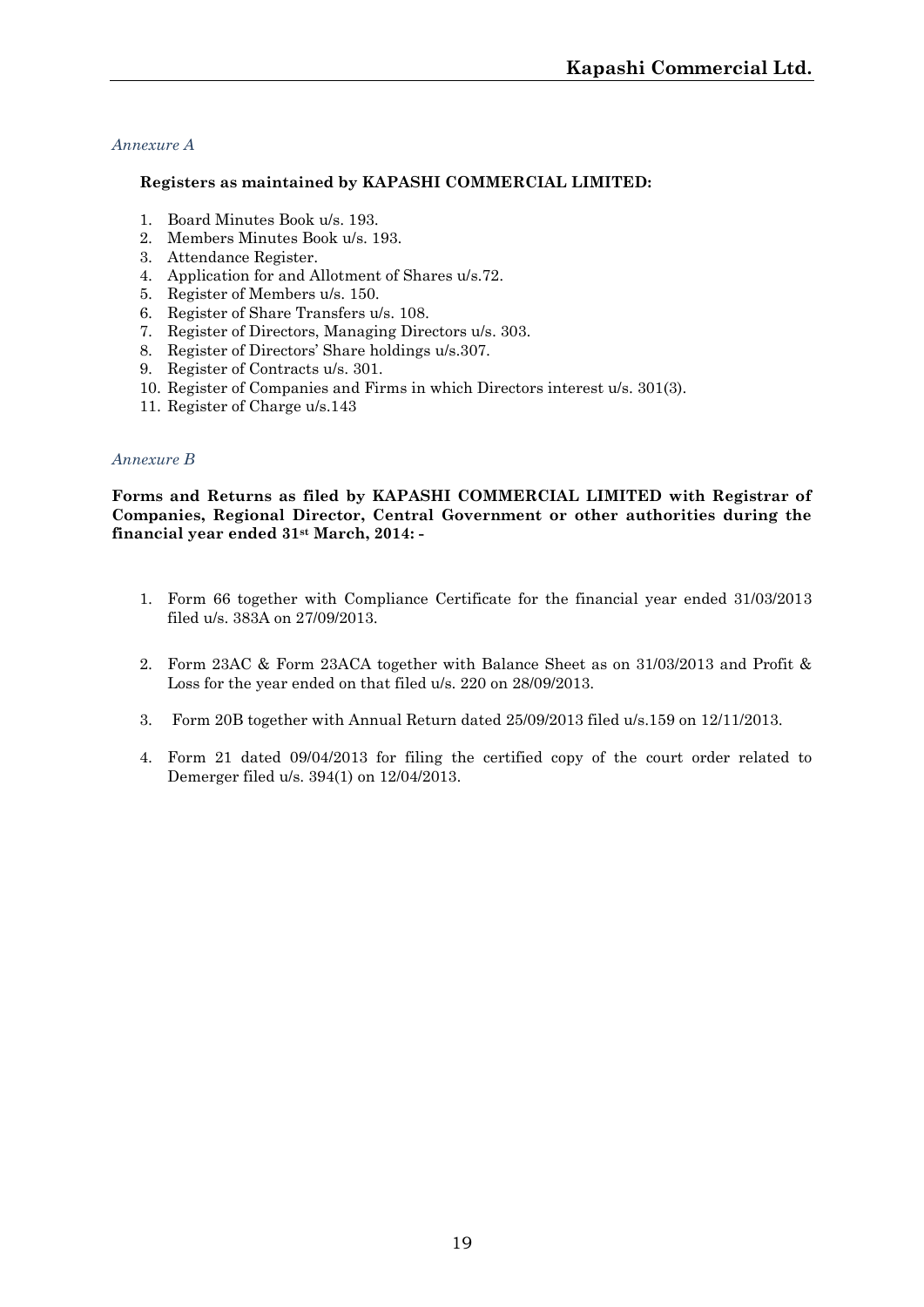# **BALANCE SHEET AS AT 31ST MARCH, 2014**

|                          | Particulars                                                 | <b>Note</b><br>No. | As at<br>31st March 2014<br>Rs. | As at<br>31st March 2013<br>Rs. |
|--------------------------|-------------------------------------------------------------|--------------------|---------------------------------|---------------------------------|
| I.<br>(1)                | <b>EQUITY AND LIABILITIES</b><br><b>Shareholder's Funds</b> |                    |                                 |                                 |
| (a)                      | Share Capital                                               | $\mathbf{1}$       | 10000000                        | 10000000                        |
| (b)                      | Reserves and Surplus                                        | $\overline{2}$     | 27125845                        | 41144378                        |
| (2)                      | <b>Current Liabilities</b>                                  |                    |                                 |                                 |
| (a)                      | Other current liabilities<br>Short term provisions          | 3                  | 77276                           | 3238451                         |
| (b)                      | Provision for taxation                                      |                    |                                 |                                 |
|                          | (Net of Advance Tax)                                        |                    | 246142                          | $\bf{0}$                        |
|                          | <b>Total</b>                                                |                    | 37449263                        | 54382829                        |
| <b>II.</b>               | Assets                                                      |                    |                                 |                                 |
| (1)                      | Non-current assets                                          |                    |                                 |                                 |
| (a)                      | Long term loans and advances                                | 4                  | 28524381                        | 1801115                         |
| (d)                      | Other non-current assets                                    | 5                  | 0                               | 29816343                        |
| (2)                      | <b>Current Assets</b>                                       |                    |                                 |                                 |
| (a)                      | Cash and cash equivalents                                   | $\,6$              | 141058                          | 114676                          |
| (b)                      | Short term loans and advances                               | $\bf 7$            | 8783824                         | 22294515                        |
| $\left( \text{c}\right)$ | Other current assets                                        |                    |                                 |                                 |
|                          | Advance tax (Net of Provision)                              |                    | $\bf{0}$                        | 356180                          |
|                          | Total                                                       |                    | 37449263                        | 54382829                        |

#### **Significant Accounting Policies ] Notes on Financial Statements ] 1 to 15** The accompanying notes are an integral part of financial statements

#### **As per our Report of even date**

*Chartered Accountants* **(FRN 11624W)**

**Membership No. 30013**

Mumbai<br> **Dated:** 28<sup>th</sup> May, 2014<br> **Mumbai**<br> **Dated:** 28<sup>th</sup> May, 2014

#### **For D. V. VORA & CO. For and on behalf of the Board**

**[ S. S. KAPASHI ] [N. I. KAPASHI] (D. V. VORA) DIN: 00008435 DIN: 00073665**  $Directors$ 

**Dated: 28th May, 2014 Dated: 28th May, 2014**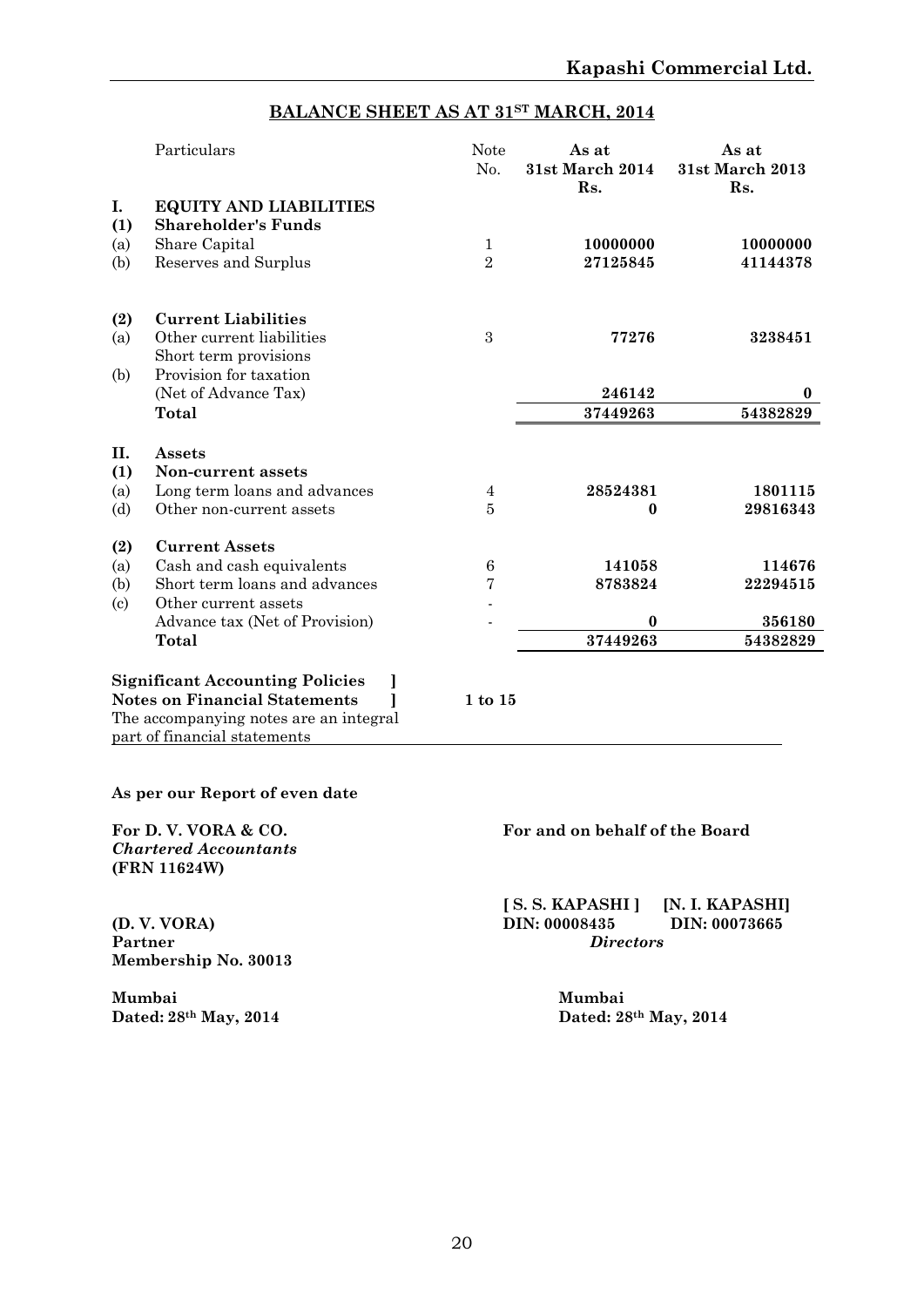|                            | STATEMENT OF PROFIT AND LOSS FOR THE YEAR ENDED 31ST MARCH, 2014<br>Particulars                                                                          | <b>Note</b><br>No. | As at<br>31st March 2014 | As at<br>31st March 2013 |
|----------------------------|----------------------------------------------------------------------------------------------------------------------------------------------------------|--------------------|--------------------------|--------------------------|
|                            |                                                                                                                                                          |                    | Rs.                      | Rs.                      |
| I.                         | Net Sales/Interest earned/Operating                                                                                                                      |                    |                          |                          |
|                            | income (Net of excise duty)                                                                                                                              | $\,8\,$            | 6476212                  | 5227843                  |
| II.                        | Total Revenue (I)                                                                                                                                        |                    | 6476212                  | 5227843                  |
| III.                       | Expenses                                                                                                                                                 |                    |                          |                          |
|                            | Employee benefit expense                                                                                                                                 | $\boldsymbol{9}$   | $\bf{0}$                 | 2663460                  |
|                            | Financial costs                                                                                                                                          | 10                 | 51139                    | $\bf{0}$                 |
|                            | Other expenses                                                                                                                                           | 11                 | 17534242                 | 1986228                  |
|                            | <b>Total Expenses</b>                                                                                                                                    |                    | 17585381                 | 4649688                  |
| IV.                        | Profit before exception and extraordinary                                                                                                                |                    |                          |                          |
|                            | items and tax                                                                                                                                            |                    | (11109169)               | 578155                   |
| V.                         | Excess/Short Provision of earlier years                                                                                                                  |                    | (1309364)                | 390843                   |
| VI.                        | Profit before tax (IV - V)                                                                                                                               |                    | (12418533)               | 968998                   |
| VII.                       | Tax expenses                                                                                                                                             |                    |                          |                          |
| (1)                        | Current tax                                                                                                                                              |                    | 1600000                  | 200000                   |
| VIII.                      | Profit / (Loss)<br>from the period<br>from<br>continuing operations (VI -VII)                                                                            |                    | (14018533)               | 768998                   |
| IX.<br>(a)                 | Earning per equity share<br>Profit/(Loss) after tax and prior period<br>items as per Profit & Loss Account (in                                           |                    |                          |                          |
| (b)                        | Rupees)<br>Weighted average number of equity                                                                                                             |                    | (14018533)               | 768998                   |
|                            | shares outstanding                                                                                                                                       |                    | 1000000                  | 1000000                  |
| $\left( \mathrm{c}\right)$ | Basic & Diluted                                                                                                                                          |                    | (14.02)                  | 0.77                     |
|                            | <b>Significant Accounting Policies</b><br><b>Notes on Financial Statements</b><br>The accompanying notes are an integral<br>part of financial statements | $1$ to $15$        |                          |                          |

**As per our Report of even date**

**For D. V. VORA & CO. For and on behalf of the Board** *Chartered Accountants* **(FRN 11624W) [ S. S. KAPASHI ] [N. I. KAPASHI] (D. V. VORA) DIN: 00008435 DIN: 00073665**  $Directors$ **Membership No. 30013 Mumbai Mumbai Dated: 28th May, 2014 Dated: 28th May, 2014**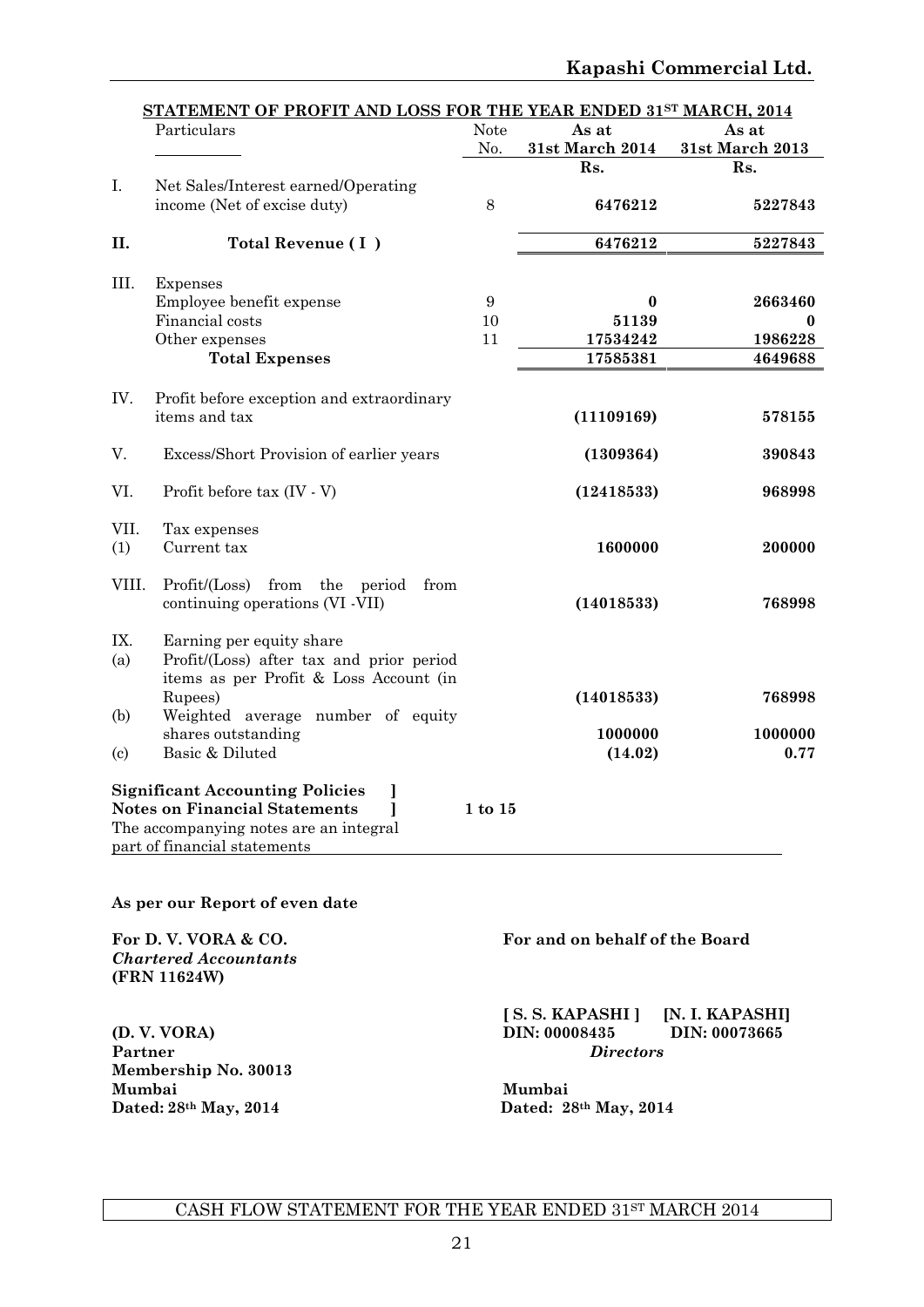# (PURSUANT TO AMENDMENT TO CLAUSE 32 OF THE LISTING AGREEMENT)

|             | <b>PARTICULARS</b>                                  |                | As at<br>31-03-2014<br><b>Rupees</b> |                | As at<br>31-03-2013<br>Rupees |
|-------------|-----------------------------------------------------|----------------|--------------------------------------|----------------|-------------------------------|
| $\mathbf I$ | CASH FLOW FROM OPERATING ACTIVITIES:                |                |                                      |                |                               |
|             |                                                     |                |                                      |                |                               |
| (A)         | Net profit before tax & extra<br>ordinary item      |                | (11109169)                           |                | 578155                        |
| (B)         | Adjustment                                          |                |                                      |                |                               |
|             | Add:                                                |                |                                      |                |                               |
|             | i) Depreciation                                     |                |                                      |                |                               |
|             | ii) Interest paid                                   | $\overline{a}$ | $\overline{a}$                       | $\overline{a}$ |                               |
|             | Less:                                               |                |                                      |                |                               |
|             | <b>Interest Earned</b><br>$\mathbf{i}$              | (6476212)      |                                      | (5227843)      |                               |
|             | ii) Excess/Short Provision of earlier<br>years      | (1309364)      |                                      |                |                               |
|             | iii) Long Term/Short Term Capital<br>Gain           |                | (7785576)                            |                | (5227843)                     |
|             |                                                     |                |                                      |                |                               |
|             | CASH FROM OPERATIONS                                |                | (18894745)                           |                | (4649688)                     |
| (C)         | (Increase)/Decrease<br>in<br>Current<br>Assets      |                |                                      |                |                               |
|             | i) Inventories                                      |                |                                      |                |                               |
|             | ii) Sundry Debtors                                  | 4,000          |                                      | 18704161       |                               |
|             | iii) Other current Assets and Loans<br>and Advances | 16895434       |                                      | (1193956)      |                               |
|             | Increase/(decrease) in Current<br>Liabilities       |                |                                      |                |                               |
|             | i) Liabilities                                      | (115990)       |                                      | 3066796        |                               |
|             | ii) Provisions                                      | (4109177)      | 12674267                             | (1152337)      | 19424664                      |
| (D)         | Loss from Demerger                                  |                |                                      |                | (17851628)                    |
|             |                                                     |                |                                      |                |                               |
|             | Net Cash from Operations (A)                        |                | (6220478)                            |                | (3076652)                     |

*Contd…*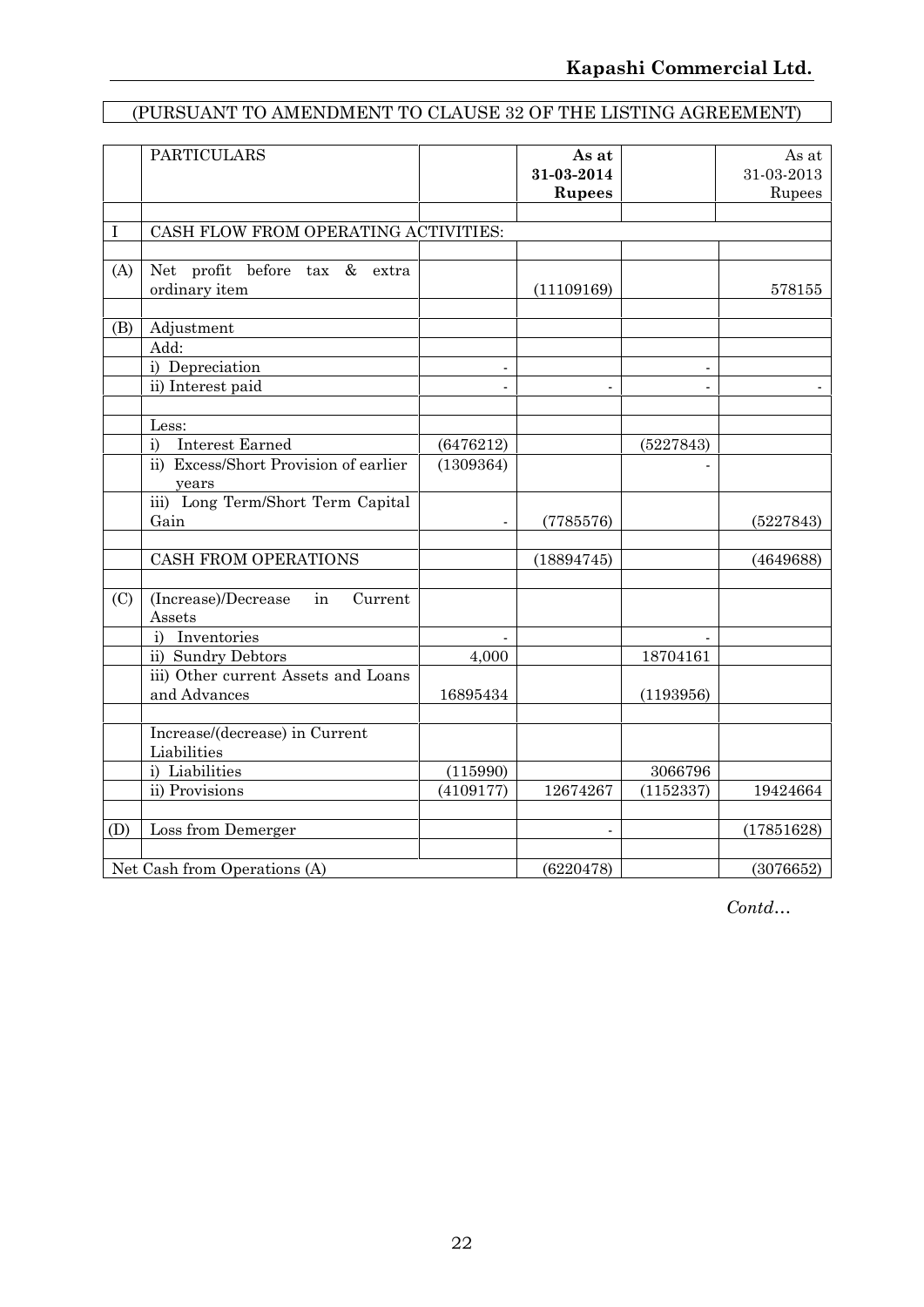### CASH FLOW STATEMENT FOR THE YEAR ENDED 31ST MARCH 2014 (PURSUANT TO AMENDMENT TO CLAUSE 32 OF THE LISTING AGREEMENT)

| <b>PARTICULARS</b>                                    |                              | As at<br>31-03-2014<br><b>Rupees</b> |         | As at<br>31 03 2013<br>Rupees |
|-------------------------------------------------------|------------------------------|--------------------------------------|---------|-------------------------------|
| CASH FLOW FROM INVESTMENT ACTIVITIES:<br>$\mathbf{H}$ |                              |                                      |         |                               |
|                                                       |                              |                                      |         |                               |
| Add:                                                  |                              |                                      |         |                               |
| i) Drawing from Partnership Firm                      |                              |                                      |         |                               |
| Interest Earned<br>$\mathbf{ii}$                      | 6476212                      |                                      | 5227843 |                               |
|                                                       |                              | 6476212                              |         | 5227843                       |
|                                                       |                              |                                      |         |                               |
| Less:                                                 |                              |                                      |         |                               |
| (Increase)/Decrease in<br>i)                          |                              |                                      |         |                               |
| Investment, net                                       | $\overline{\phantom{a}}$     |                                      |         |                               |
| ii)<br><b>Purchase of Fixed Assets</b>                | $\qquad \qquad \blacksquare$ |                                      |         |                               |
| iii)<br>Purchase/Sale of Investments                  | $\overline{\phantom{a}}$     |                                      |         |                               |
| Purchase/Sale of Fixed Assets<br>iv)                  | $\qquad \qquad \blacksquare$ |                                      |         |                               |
| Purchase/Sale of Property<br>V)                       | $\qquad \qquad \blacksquare$ |                                      |         |                               |
| vi) Interest Paid                                     | $\overline{\phantom{0}}$     |                                      |         |                               |
| vii) Proceeds from issue of share                     |                              |                                      |         |                               |
| Capital                                               |                              |                                      |         |                               |
| viii) Repayment of loans                              | $\overline{\phantom{a}}$     |                                      |         |                               |
| ix) Net Proceeds from Borrowings                      | $\blacksquare$               |                                      |         |                               |
| Net Cash from Investments (B)                         |                              | 6476212                              |         | 5227843                       |

| Net Increase/Decrease in Cash & |        |         |
|---------------------------------|--------|---------|
| Cash Equivalent $(A + B)$       | 255734 | 2151191 |
|                                 |        |         |
| <b>Opening Balance</b>          | 114676 | 2036515 |
|                                 |        |         |
| Closing Balance                 | 141058 | 114676  |

#### **As per our Report of even date**

*Chartered Accountants* **(FRN 11624W)**

**Partner** *Directors* **Membership No. 30013**

Mumbai Mumbai Dated: 28th May, 2014 Dated: 28th May, 2014

#### **For D. V. VORA & CO. For and on behalf of the Board**

**[ S. S. KAPASHI ] [N. I. KAPASHI]**<br>**DIN:** 00008435 **DIN:** 00073665 **(D. V. VORA) DIN: 00008435 DIN: 00073665**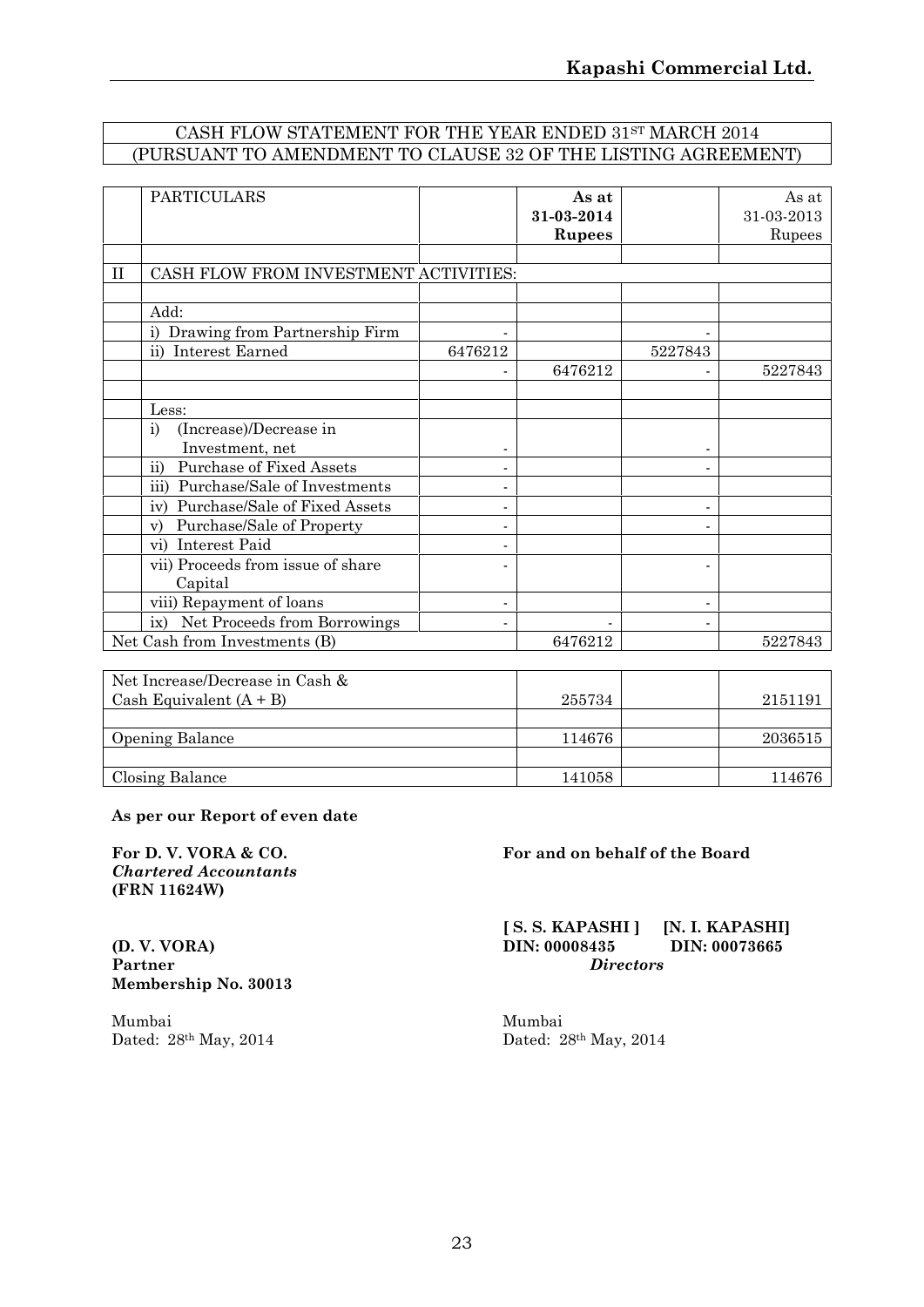### **SIGNIFICANT ACCOUNTING POLICIES**

#### 1. *Basis of Preparation of Financial Statements*

The financial statements are prepared under the historical cost convention, except for certain fixed assets which are re-valued, in accordance with the generally accepted accounting principles in India and the provisions of the Companies Act.1956.

#### 2. *Recognition of Income & Expenditure*

(a) Revenue / Income and Cost / Expenditure are generally accounted on accrual as they are earned or incurred.

#### 3. *Use of Estimates*

The preparation of Financial Statements requires estimates and assumptions to be made that affect the reported amount of assets and liabilities on the date of the financial statements and the reported amount of revenues and expenses during the reporting period. Difference between the actual results and estimates are recognized in the period in which the results are known / materialized.

#### 4. *Taxation*

Provision for taxation has been made after considering disallowable, exemptions and deductions as per the law as laid down and interpreted by various authorities.

#### 5. *Provisions Contingent Liabilities and Contingent Assets*

Provisions involving substantial degree of estimation in measurement are recognized when there is a present obligation as a result of past events and it is probable that there will be outflow resources. Contingent Liabilities are not recognized but are disclosed in the notes. Contingent Assets are neither recognized nor disclosed.

#### 6. *Impairment of Assets*

An asset is treated as impaired when the carrying cost of asset exceeds its recoverable value. An impairment loss is charged to the Profit & Loss account in the year in which an asset is identified as impaired. The impairment loss recognized in prior accounting period is reversed if there has been a change in the estimate of recoverable amount.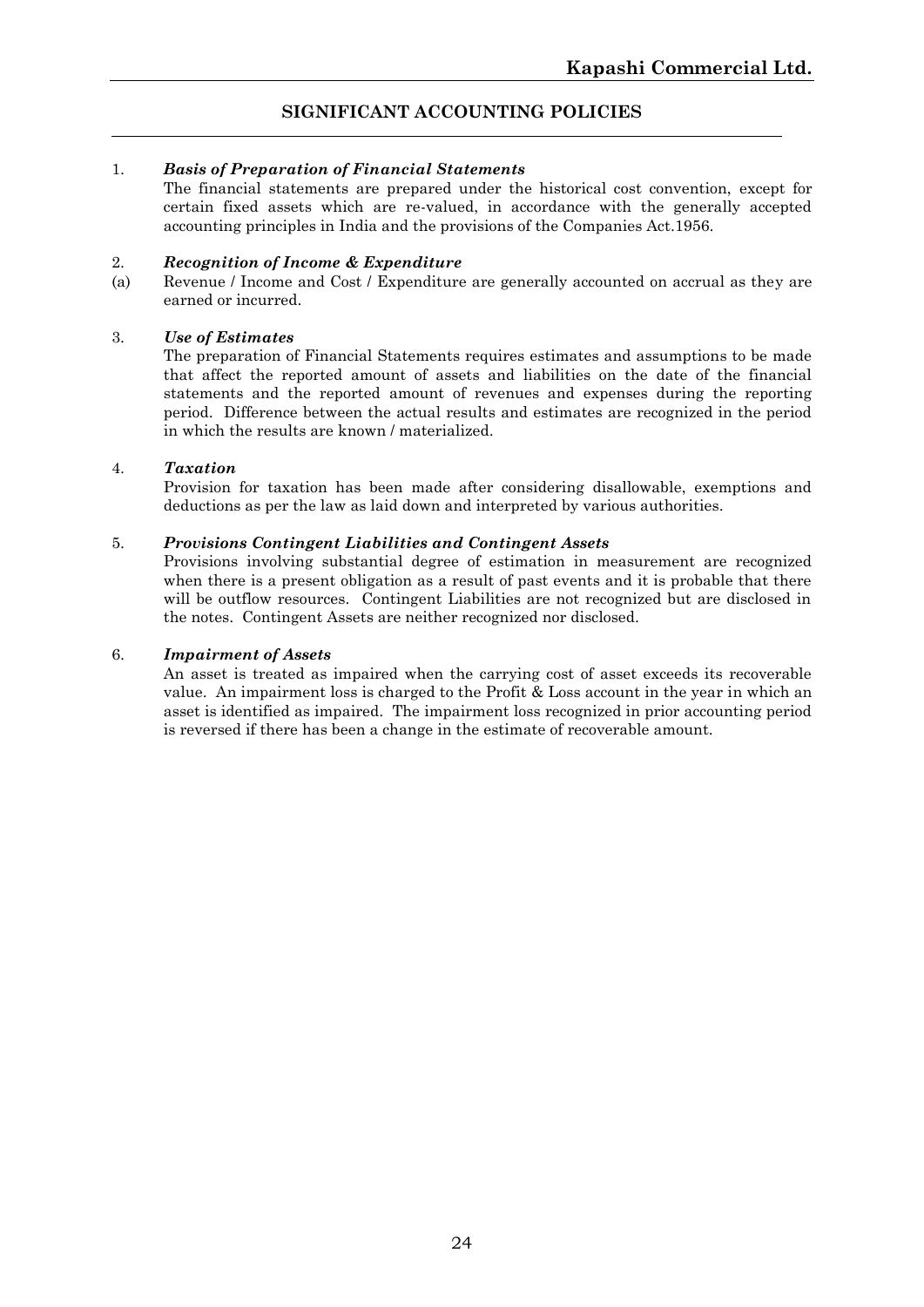| Notes on Financial Statements for the Year Ended 31 <sup>st</sup> March, 2014. |  |  |
|--------------------------------------------------------------------------------|--|--|
|--------------------------------------------------------------------------------|--|--|

| <b>Note</b><br>No. | Particulars                                                                                                                                |           | As at<br>31st March 2014 |           | As at<br>31st March 2013 |
|--------------------|--------------------------------------------------------------------------------------------------------------------------------------------|-----------|--------------------------|-----------|--------------------------|
|                    |                                                                                                                                            |           | <b>Rs</b>                |           | R <sub>S</sub>           |
| 1)                 | <b>SHARE CAPITAL</b>                                                                                                                       |           |                          |           |                          |
|                    | <b>AUTHORIZED CAPITAL</b>                                                                                                                  |           |                          |           |                          |
|                    | 1000000 Equity Shares of Rs.10/- each                                                                                                      |           | 10000000                 |           | 10000000                 |
|                    | ISSUED, SUBSCRIBED & PAID-UP<br><b>CAPITAL</b>                                                                                             |           |                          |           |                          |
|                    | 1000000 Equity Shares of Rs.10/- each                                                                                                      |           | 10000000                 |           | 10000000                 |
| 1.1)               | Shares in the Company held by each<br>shareholder holding 5 Percent shares                                                                 |           |                          |           |                          |
|                    | Name of the Shareholder                                                                                                                    | Number of |                          | Number of |                          |
|                    |                                                                                                                                            | Shares    | $\%$                     | Shares    | $\%$                     |
|                    | Sevantilal S. Kapashi                                                                                                                      | 80202     | 8.02                     | 80202     | 8.02                     |
|                    | Indubhai S. Kapashi                                                                                                                        | 72494     | 7.25                     | 72494     | 7.25                     |
|                    | Paresh S. Kapashi                                                                                                                          | 134750    | 13.47                    | 134750    | 13.47                    |
|                    | Nimish I. Kapashi                                                                                                                          | 155850    | 15.58                    | 155850    | 15.58                    |
|                    | Nandini P. Kapashi                                                                                                                         | 109200    | 10.92                    | 109200    | 10.92                    |
|                    | Bhakti N. Kapashi                                                                                                                          | 60950     | 6.09                     | 60950     | 6.09                     |
| 1.2)               | Reconciliation of number of Shares<br>outstanding<br>Equity Shares at the beginning of the<br>year<br>Equity Shares at the end of the year |           | 1000000<br>1000000       |           | 1000000<br>1000000       |
| 2)                 | <b>RESERVES &amp; SURPLUS</b>                                                                                                              |           |                          |           |                          |
| i)                 | <b>GENERAL RESERVE</b>                                                                                                                     |           |                          |           |                          |
|                    | Balance as per last Balance Sheet                                                                                                          |           | 75589291                 |           | 75589291                 |
|                    |                                                                                                                                            |           | 75589291                 |           | 75589291                 |
| ii)                | <b>SPECIAL RESERVE</b><br>(U/S 451 of RBI ACT)                                                                                             |           |                          |           |                          |
|                    | Balance as per last Balance Sheet                                                                                                          |           | 19947250                 |           | 19755000                 |
|                    | Additions during the year                                                                                                                  |           | 0                        |           | 192250                   |
|                    |                                                                                                                                            |           | 19947250                 |           | 19947250                 |
| iv)                | PROFIT & LOSS ACCOUNT                                                                                                                      |           |                          |           |                          |
|                    | Balance as per last Balance Sheet                                                                                                          |           | (54392163)               |           | 253750735                |
|                    | Add: Profit during the year                                                                                                                |           | (14018533)               |           | 768998                   |
|                    | Less: Transferred to Special Reserve                                                                                                       |           |                          |           | 192250                   |
|                    |                                                                                                                                            |           | 0                        |           |                          |
|                    | Less: On Demerger                                                                                                                          |           | $\bf{0}$                 |           | 308719646                |
|                    |                                                                                                                                            |           | (68410696)               |           | (54392163)               |
|                    | Total: i+ii+iii+iv                                                                                                                         |           | 27125845                 |           | 41144378                 |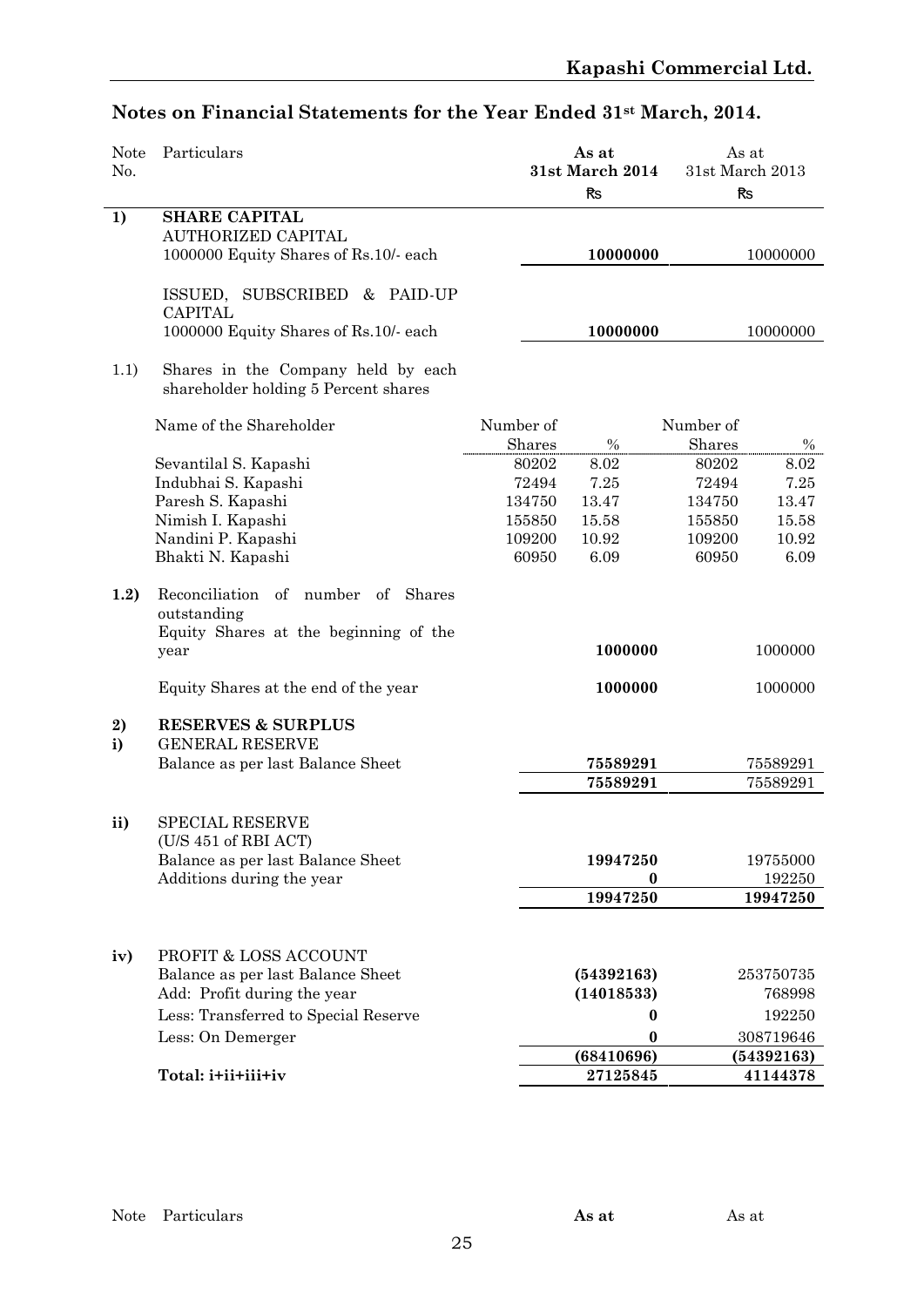# **Kapashi Commercial Ltd.** No. **31st March 2014** 31st March 2013 Rs. Rs. **3) OTHER CURRENT LIABILITIES** From Associate Company **0** 2709177 Other payables **64719** 180296 Statutory Liabilities **12557** 59112 Overdrawn Bank Balance **0** 289866 **Total 77276 3238451 4) LONG TERM LOANS AND** 1) Other Loans & Advances Advance payments to parties **28188000** 0 Advance payment of Income Tax (Net of Provisions) **336381** 1801115 **Total 28524381 1801115 5) OTHER NON CURRENT ASSETS** Advance payments to parties **0** 29816343 **Total 0 29816343 6) CASH & CASH EQUIVALENTS** i) Balances with Banks Axis Bank Ltd. 20713 9712 Oriental Bank of Commerce 47279 0 ii) Cash on hand 63065 104963

**Total 141058 114676**

# **7) SHORT TERM LOANS & ADVANCES** i) To related parties  $\begin{array}{ccc} 0 & 0 \\ 0 & 0 \end{array}$

| $\rm ii)$<br>To others                        | 8783824  | 22294515 |
|-----------------------------------------------|----------|----------|
| Total                                         | 8783824  | 22294515 |
| 8)<br><b>OTHER INCOME</b>                     |          |          |
| Interest Gross<br>$_{1}$                      | 6438575  | 5227843  |
| ii) Interest on Income tax refund             | 37637    | $\theta$ |
| Total                                         | 6476212  | 5227843  |
|                                               |          |          |
| 9)<br><b>EMPLOYEE BENEFIT EXPENSES</b>        |          |          |
| Salaries<br>i)                                | 0        | 426000   |
| ii)<br>Director Remuneration                  | $\Omega$ | 1800000  |
| iii) Bonus (includes paid to Directors -      | 0        | 426000   |
| (Current year Nil – Previous year 4,26,000/-) |          |          |
| iv) Leave Salary                              | $\Omega$ | 11460    |
| Total                                         | 0        | 2663460  |

# **10) FINANCE COST** i) Interest to Directors  $51139$  0

| . .<br>TOtal | ----<br>___ |  |
|--------------|-------------|--|
|              |             |  |

# **11) OTHER EXPENSES**  $R$ ent  $1264000$ **Payment to Auditors**

| <b>Payment to Auditors</b>  |       |       |
|-----------------------------|-------|-------|
| <b>Statutory Audit fees</b> | 33708 | 61798 |
| Tax Audit fees              | 33708 | 28090 |
| <b>Taxation Matters</b>     |       | 67416 |
| $\sim$ $\sim$               |       |       |

**ADVANCES**

1) Others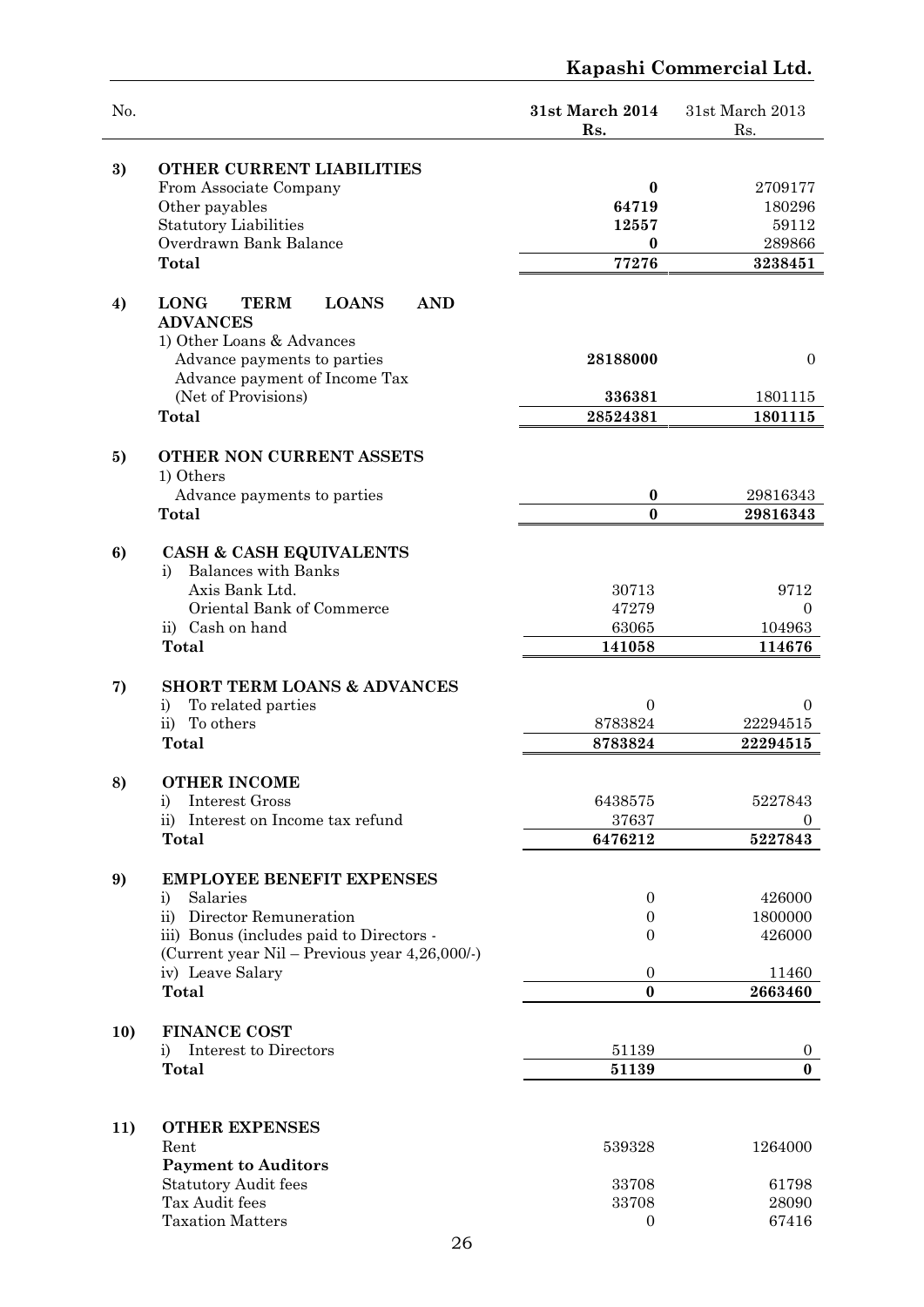### **Kapashi Commercial Ltd.**

| Total                  | 17534242 | 1986228 |
|------------------------|----------|---------|
| Miscellaneous expenses | 426301   | 525598  |
| Bad Debts W/off        | 15763343 | 0       |
| Donation               | 721000   |         |
| Listing fees           | 16854    | 16854   |
| Other Services         |          | 22472   |

#### 12) **Related Party Transactions**

Other Associates – Nishuvi Trading And Investments Pvt. Ltd., Creative Corporation, Nishuvi Corporation, Indu Corporation Pvt. Ltd., Shreejee Darshan Corporation.

Directors / Key Management Personnel – Mr. Sevantilal Shantilal Kapashi, Mr. Indukumar Shantilal Kapashi.

Summary of the transactions with the above – related parties are as follows :

|                                |                                                      | <b>Transaction for the</b> |  |
|--------------------------------|------------------------------------------------------|----------------------------|--|
|                                | Year ended<br>Year ended<br>March 2014<br>March 2013 |                            |  |
|                                |                                                      |                            |  |
|                                | Amount in Rs.                                        | Amount in Rs.              |  |
| Directors Remuneration & Bonus | Nil                                                  | 2160000                    |  |
| Interest to Directors          | 51139                                                |                            |  |

#### **Contingent Liability**

Current Year Rs. NIL Previous Year Rs.NIL

#### **Segment Reporting**

The Company has only one primary business segment namely Trading "Ferrous – Non- Ferrous, Textiles, etc.", as such no separate reporting is being done for the year since it is reported in the final accounts for the year.

Previous year's figures have been regrouped, reclassified and/or renamed to conform to this year's classification.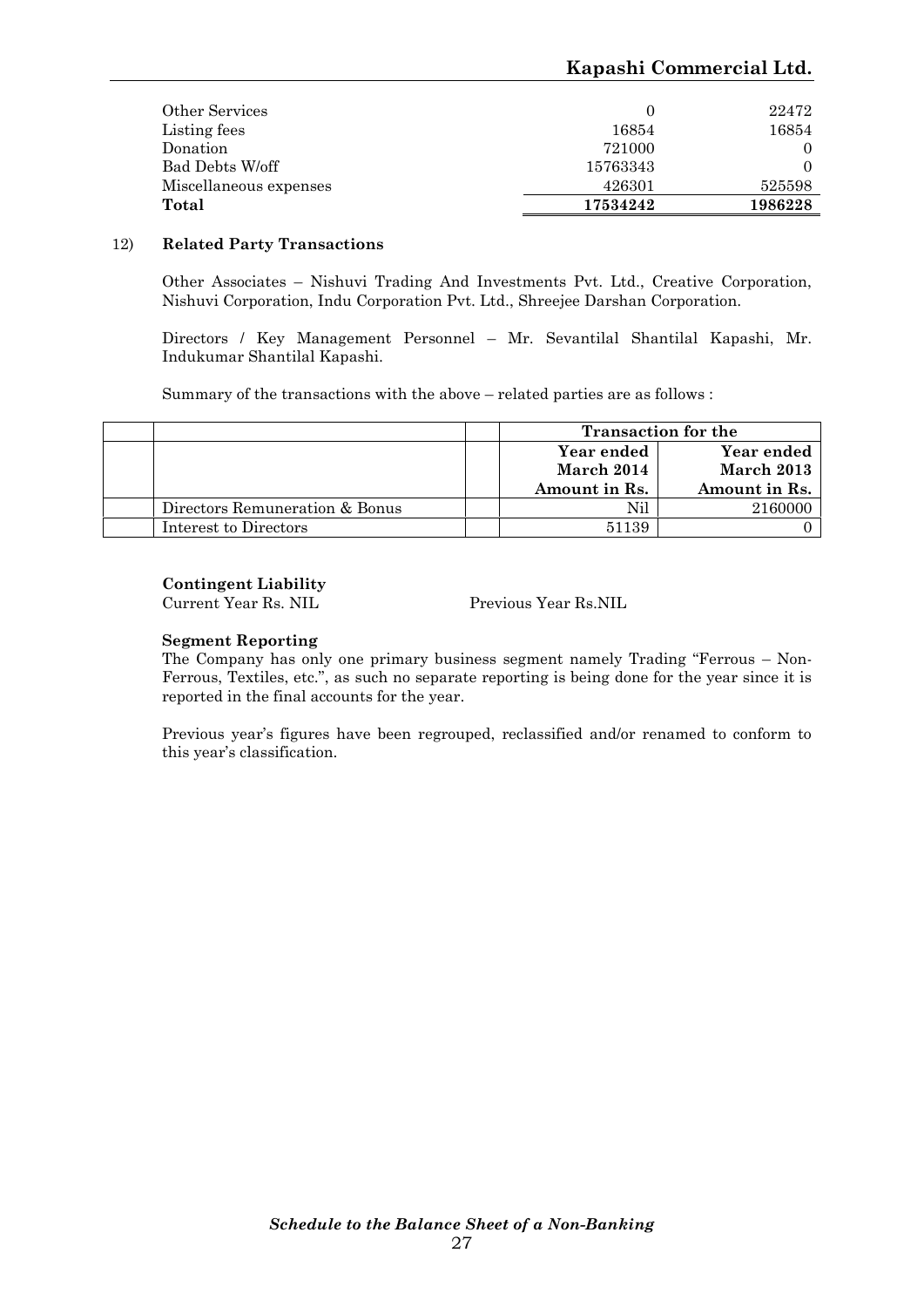### *Financial Company*

#### (as required in terms of Paragraph 9BB of Non-Banking Financial Companies Prudential Norms (Reserve Bank) Directions, 1998

| Particulars                                      | As at 31.03.2014 |            |
|--------------------------------------------------|------------------|------------|
| Liabilities side:                                |                  |            |
|                                                  |                  |            |
| $[1]$<br>Loans and advances availed by the NBFCs | Amount           | Amount     |
| inclusive of interest accrued thereon but not    | Outstanding      | Overdue    |
| paid:                                            |                  |            |
|                                                  |                  |            |
| [a] Debentures : Secured                         | NIL.             | NIL.       |
| : Unsecured                                      | NIL.             | NIL.       |
| (other than falling within the                   |                  |            |
| meaning of public deposits*)                     |                  |            |
| [b] Deferred Credits                             | NIL.             | NIL        |
|                                                  |                  |            |
| [c] Term Loans                                   | NIL              | <b>NIL</b> |

- 15. Inserted by Notification No. DNBS. 135/CGM (VSNM)-2000, dated 13-1-2000, w.e.f. 13-1-2000.
- 16. Inserted by Notification No. DNBS. 155/CGM (LMF)-2000, dated 1-1-2000, w.e.f. 1-1-2002.
- 17. Inserted by Notification No. DNBS. 167/CGM (OPA)-2003, dated 29-3-2003 w.e.f. 29-3-2003.

|       | Particulars                                                                                                                                                                                                                                                                       |                                               |                                               |
|-------|-----------------------------------------------------------------------------------------------------------------------------------------------------------------------------------------------------------------------------------------------------------------------------------|-----------------------------------------------|-----------------------------------------------|
|       | [d] Inter-corporate loans and borrowing<br>[e] Commercial Paper<br>[f] Public deposits*<br>[g] Other Loans (specify nature)<br>Please see Note 1 below<br>$\ast$                                                                                                                  | <b>NIL</b><br><b>NIL</b><br><b>NIL</b><br>NIL | <b>NIL</b><br><b>NIL</b><br><b>NIL</b><br>NIL |
| $[2]$ | Break-up of [1][f] above (Outstanding public<br>deposits inclusive of interest accrued thereon but<br>not paid):<br>[a] In the form of Unsecured debentures<br>[b] In the form of partly secured debentures i.e.<br>debentures where there is a shortfall in value of<br>security | NIL<br><b>NIL</b>                             | <b>NIL</b><br><b>NIL</b>                      |
|       | [c] Other public deposits                                                                                                                                                                                                                                                         | <b>NIL</b>                                    | NIL                                           |
|       | Assets side:                                                                                                                                                                                                                                                                      |                                               |                                               |
|       |                                                                                                                                                                                                                                                                                   | Amount outstanding                            |                                               |
| $[3]$ | <b>Break-up of Loans and Advances including bills</b><br>receivables (other than those included in (4)<br>below:                                                                                                                                                                  |                                               |                                               |
|       | [a] Secured                                                                                                                                                                                                                                                                       |                                               |                                               |
|       | [b] Unsecured                                                                                                                                                                                                                                                                     | Rs.37308205                                   |                                               |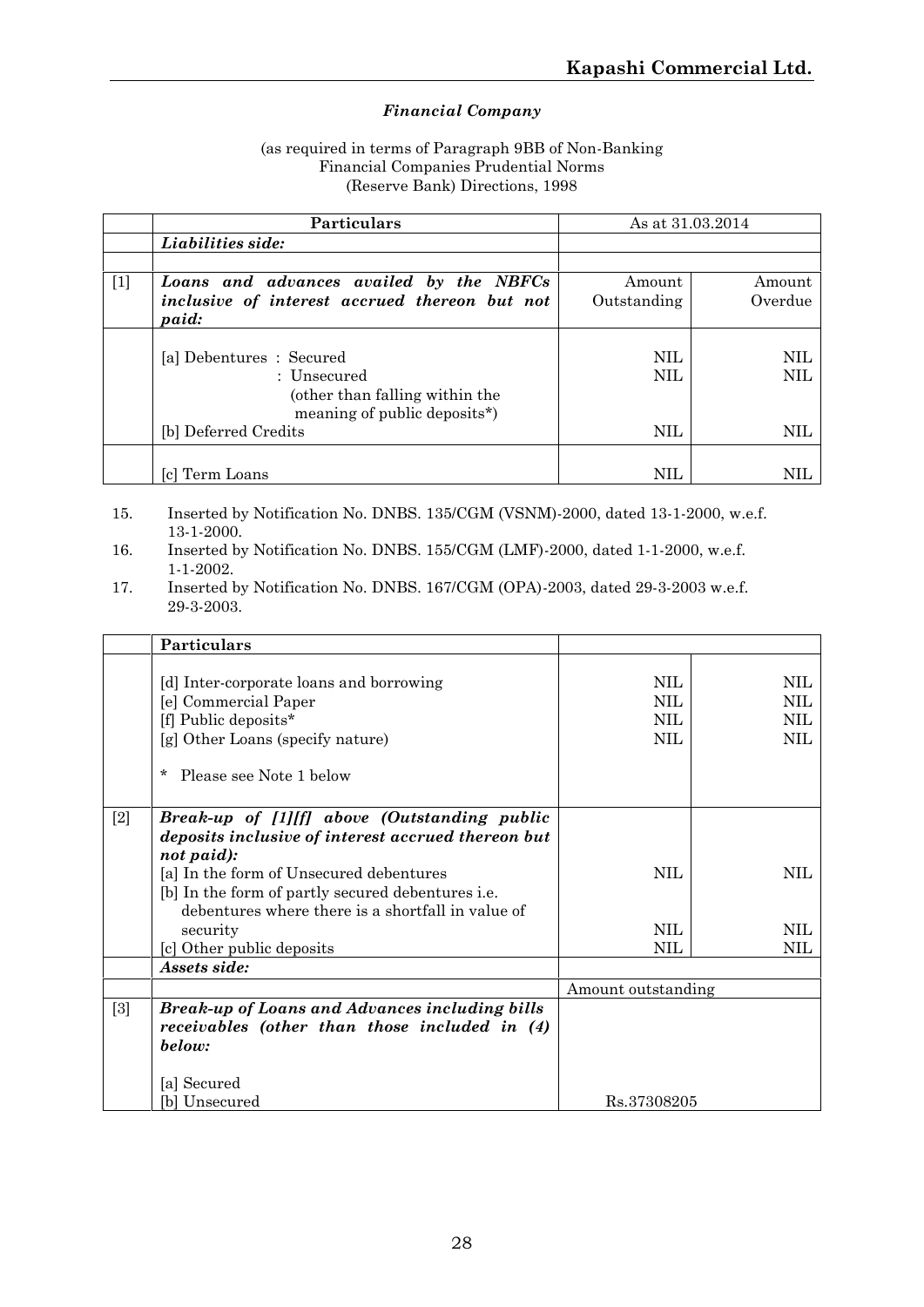| $[4]$ | Break-up of Leased Assets and Stock on hire and<br>hypothecation loans counting towards EL/HP<br>activities              | N. A.      |
|-------|--------------------------------------------------------------------------------------------------------------------------|------------|
|       | [i] Lease assets including lease rentals under<br>sundry debtors:                                                        |            |
|       | [a] Financial lease<br>[b] Operating lease                                                                               |            |
|       | [ii] Stock on hire including hire charges under sundry<br>debtors:                                                       |            |
|       | [a] Assets on hire<br>[b] Repossessed Assets                                                                             |            |
|       | [iii] Hypothecation loans counting towards EL/HP<br>activities                                                           |            |
|       | [a] Loans where assets have been repossessed<br>[b] Loans other than [a] above.                                          |            |
| [5]   | <b>Break-up of Investments</b>                                                                                           |            |
|       | <b>Current Investments:</b>                                                                                              | N.A.       |
|       | Quoted:<br>1.<br>[i] Shares:<br>[a] Equity<br>[b] Preference                                                             |            |
|       | [ii] Debentures and Bonds<br>[iii] Units of mutual funds<br>[iv] Government Securities<br>[v] Others (please specify)    |            |
|       | Unquoted:<br>2.<br>[i] Shares:<br>[a] Equity<br>[b] Preference                                                           |            |
|       | [ii] Debentures and Bonds<br>[iii] Units of mutual funds<br>[iv] Government Securities<br>[v] Others (please specify)    |            |
|       | Long Term Investments:                                                                                                   |            |
|       | Quoted:<br>1.<br>Shares:<br>[i]<br>[a] Equity<br>[b] Preference                                                          | <b>NIL</b> |
|       | [ii] Debentures and Bonds<br>[iii] Units of mutual funds<br>[iv] Government Securities<br>Others (please specify)<br>[v] |            |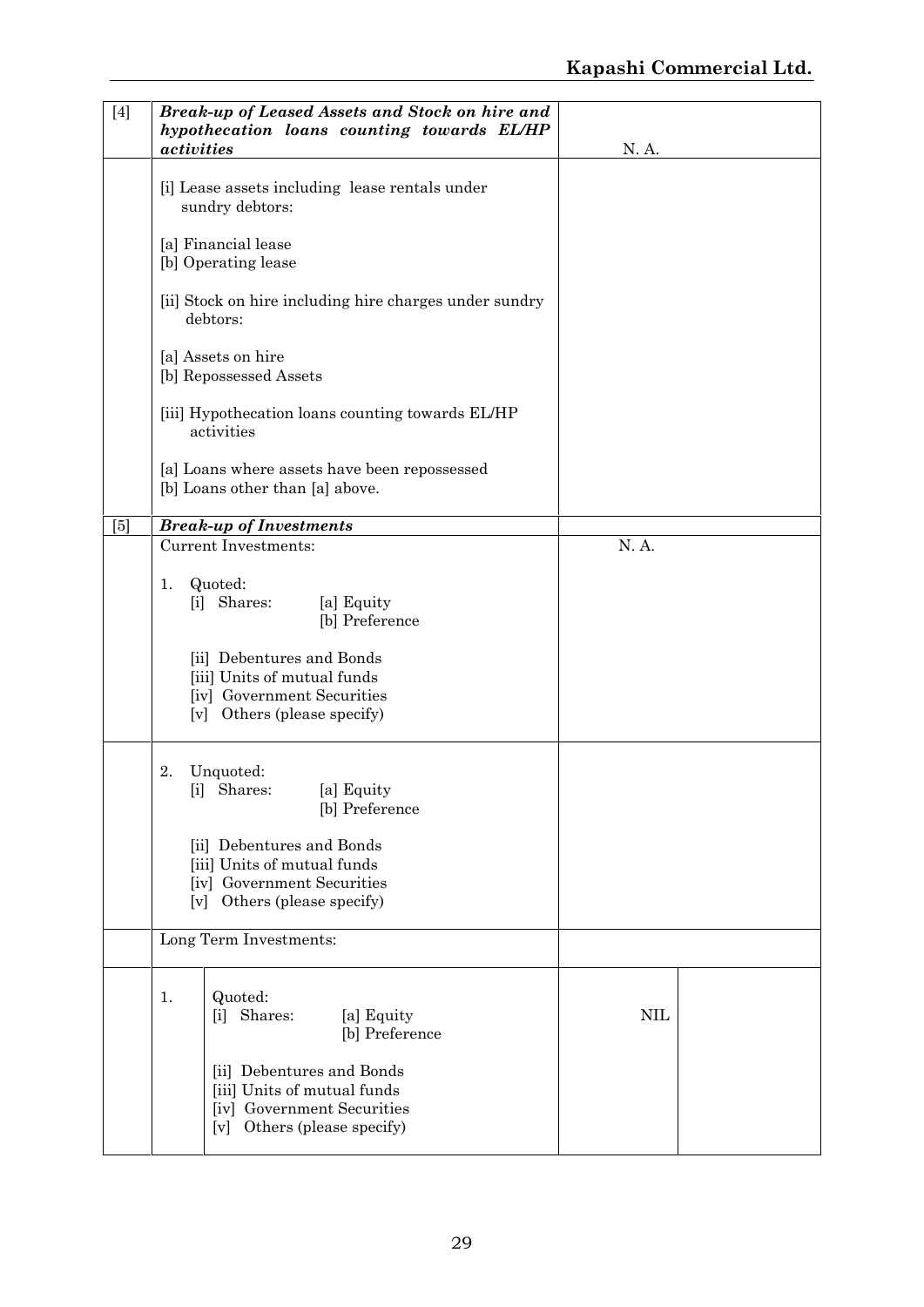|       | 2.                        | Unquoted:<br>[i] Shares:                                                                                              | [a] Equity<br>[b] Preference                                                                                               |                                                              | NIL                                                      |           |                                      |
|-------|---------------------------|-----------------------------------------------------------------------------------------------------------------------|----------------------------------------------------------------------------------------------------------------------------|--------------------------------------------------------------|----------------------------------------------------------|-----------|--------------------------------------|
|       |                           | [ii] Debentures and Bonds<br>[iii] Units of mutual funds<br>[iv] Government Securities<br>[v] Others (please specify) |                                                                                                                            |                                                              | $\text{NIL}$<br>$\text{NIL}$<br><b>NIL</b><br><b>NIL</b> |           |                                      |
| [6]   |                           | Please see Note 2 below                                                                                               | Borrower group-wise classification of all leased<br>assets, stock-on-hire and loans and advances:                          |                                                              |                                                          | N. A.     |                                      |
|       | Category                  |                                                                                                                       |                                                                                                                            | Amount net of provisions                                     |                                                          |           |                                      |
|       |                           |                                                                                                                       |                                                                                                                            | Secured                                                      |                                                          | Unsecured | Total                                |
|       |                           | 1. Related Parties **                                                                                                 |                                                                                                                            |                                                              |                                                          |           |                                      |
|       |                           | [a] Subsidiaries                                                                                                      |                                                                                                                            |                                                              |                                                          |           |                                      |
|       |                           | [b] Companies in the same group                                                                                       |                                                                                                                            |                                                              |                                                          |           |                                      |
|       | [c] Other related parties |                                                                                                                       |                                                                                                                            |                                                              |                                                          |           |                                      |
|       |                           |                                                                                                                       |                                                                                                                            |                                                              |                                                          |           |                                      |
|       |                           | 2. Other than related parties                                                                                         |                                                                                                                            |                                                              |                                                          |           |                                      |
|       | Total                     |                                                                                                                       |                                                                                                                            |                                                              |                                                          |           |                                      |
| $[7]$ |                           | unquoted):<br>Please see Note 3 below                                                                                 | Investor group-wise classification of all investments (current<br>and long term) in shares and securities (both quoted and |                                                              |                                                          |           |                                      |
|       | Category                  |                                                                                                                       |                                                                                                                            | Market Value<br>/ Break-up or<br>fair value or<br><b>NAV</b> |                                                          |           | Book Value<br>(Net of<br>Provisions) |
|       |                           | 1. Related Parties **                                                                                                 |                                                                                                                            |                                                              |                                                          |           |                                      |
|       |                           | [a] Subsidiaries                                                                                                      |                                                                                                                            |                                                              |                                                          |           |                                      |
|       |                           | [b] Companies in the same group                                                                                       |                                                                                                                            |                                                              |                                                          |           |                                      |
|       |                           | [c] Other related parties                                                                                             |                                                                                                                            |                                                              |                                                          |           |                                      |
|       | Total                     | 2. Other than related parties                                                                                         |                                                                                                                            |                                                              |                                                          |           |                                      |

\*\* As per Accounting Standard of ICAI (Please see Note 3)

# [8] *Other information*

|       | Particulars                             | Amount     |
|-------|-----------------------------------------|------------|
|       |                                         |            |
| $[1]$ | Gross Non-Performing Assets             |            |
|       | [a] Related parties                     |            |
|       | [b] Other than related parties          | <b>NIL</b> |
|       |                                         |            |
| [ii]  | Net Non-Performing Assets               |            |
|       | [a] Related parties                     |            |
|       | [b] Other than related parties          | <b>NIL</b> |
|       |                                         |            |
| [iii] | Assets acquired in satisfaction of debt | NH.        |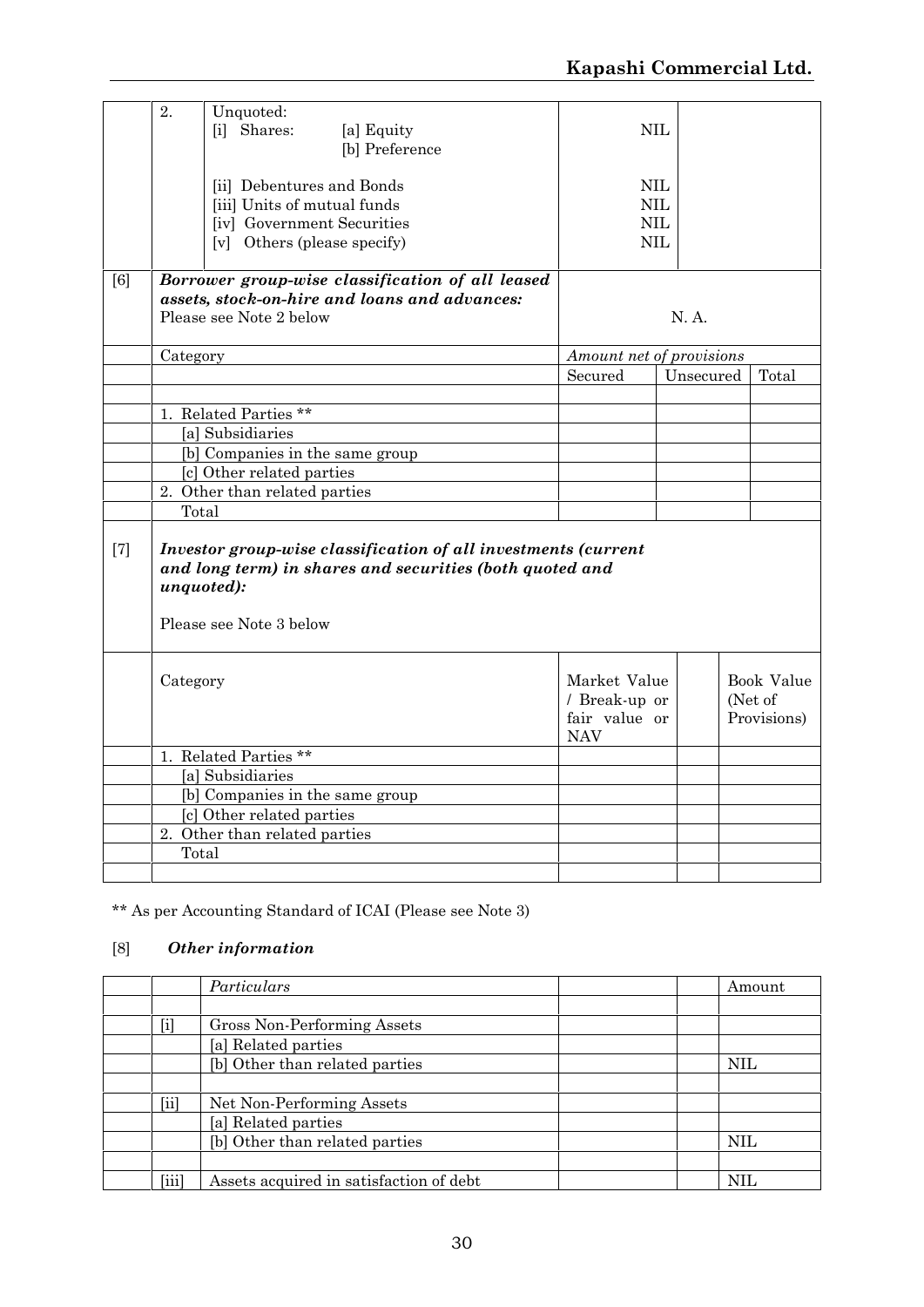Notes:

- 1. As defined in Paragraph  $2(1)(xii)$  of the Non-Banking Financial Companies Acceptance of Public Deposits (Reserved Bank) Directions, 1998.
- 2. Provisioning norms shall be applicable as prescribed in the Non-Banking Financial Companies Prudential Norms (Reserve Bank) Directions, 1998.
- 3. All Accounting Standards and Guidance Notes issued by ICAI are applicable including for valuation of investments and other assets as also assets acquired in satisfaction of debt. However, market value in respect of quoted investments and break-up / fair value / NAV in respect of un-quoted investments should be disclosed irrespective of whether they are classified as long term or current in column [5] above.

**As per our Report of even date**

*Chartered Accountants* **(FRN 11624W)**

**For D. V. VORA & CO. For and on behalf of the Board**

**Partner** *Directors* **Membership No. 30013**

**Mumbai Mumbai Dated: 28th May, 2014 Dated: 28th May, 2014**

**[ S. S. KAPASHI ] [N. I. KAPASHI] (D. V. VORA) DIN: 00008435 DIN: 00073665**